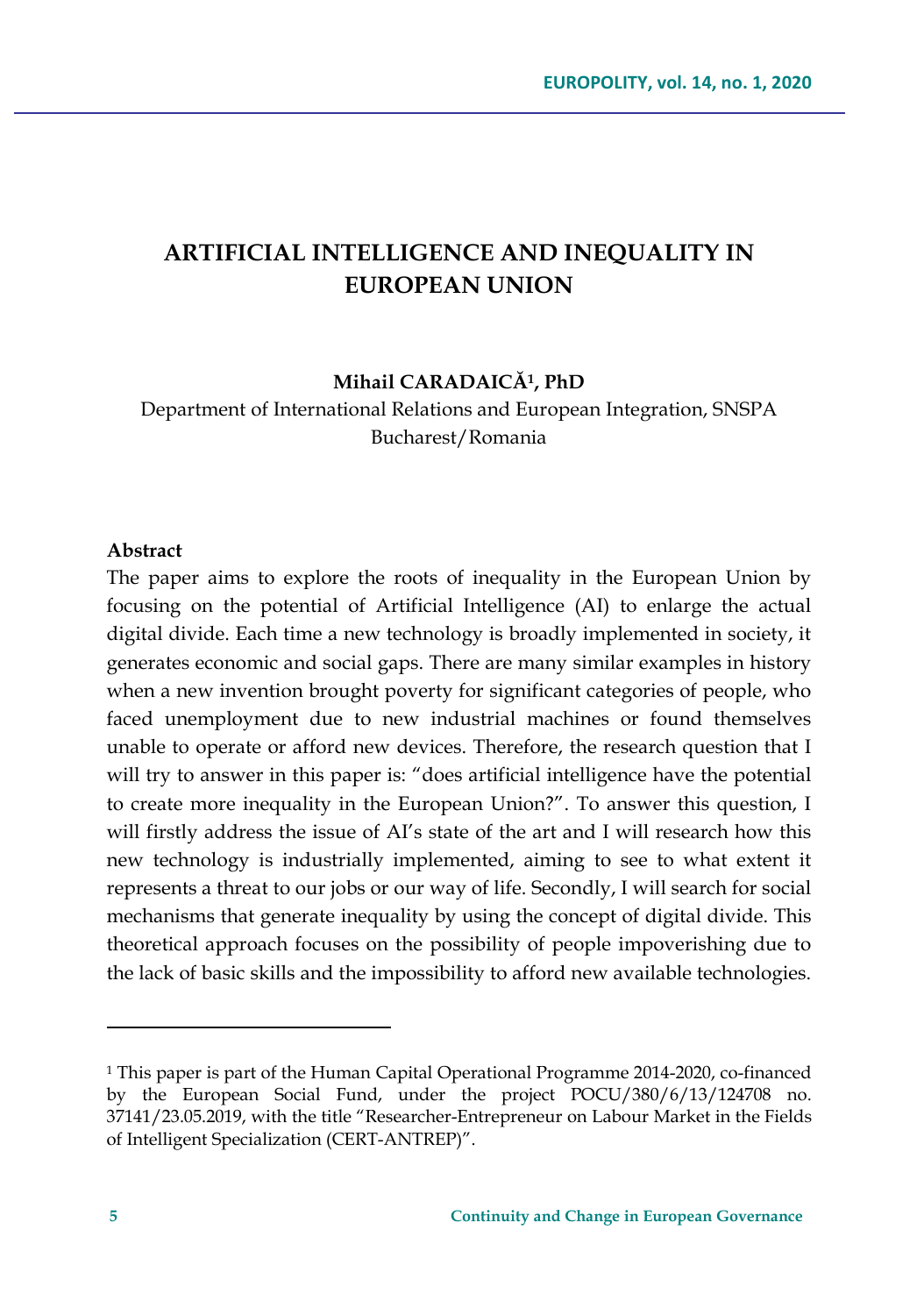Thirdly, I will develop a case study, a comparative approach on EU's member states strategies in the field of AI.

**Keywords**: artificial intelligence; digital divide; European Union; inequality; machine learning

### **1.INTRODUCTION**

"*AI is likely to be the best or worst thing to happen to humanity*". —STEPHEN HAWKING

The crossing point between the evolution of technology and society has always been a delicate issue in human history, as it always modified the economic structure of the society, the social habits or political organization. It generated both wealth and poverty, wars and peace, or illnesses and health. It was not technology itself that positively or negatively impacted the human societies, but the way people were prepare to accept changes and to adapt to them. In the 21st century researchers and engineers have produced technologies that might deeply change our way of life. There is Blockchain which could revolutionise the financial sector and the trust between people during financial transactions, Internet of Things that will allow machines to communicate with each other in real time, and Artificial Intelligence that assigns machines with the ability to "think" and empowers them to make decisions by themselves.

When most of the ordinary people hear about artificial intelligence, they associate the term with robots, especially with robots that become aware of their condition and start to see human race as a threat. But this conception is far from being true. At least for the moment. AI is no more than machines or programmes able to make decisions for themselves, without the assistance or guidance of a human mind. If humanity will ever create machines that are aware of themselves, that have different goals and morality, it is still an open debate and not a subject for this paper. But even without a super intelligent computer, the current achievements in the AI field do represent, to some extent, a threat to ordinary people. This new and powerful technology has this ability to change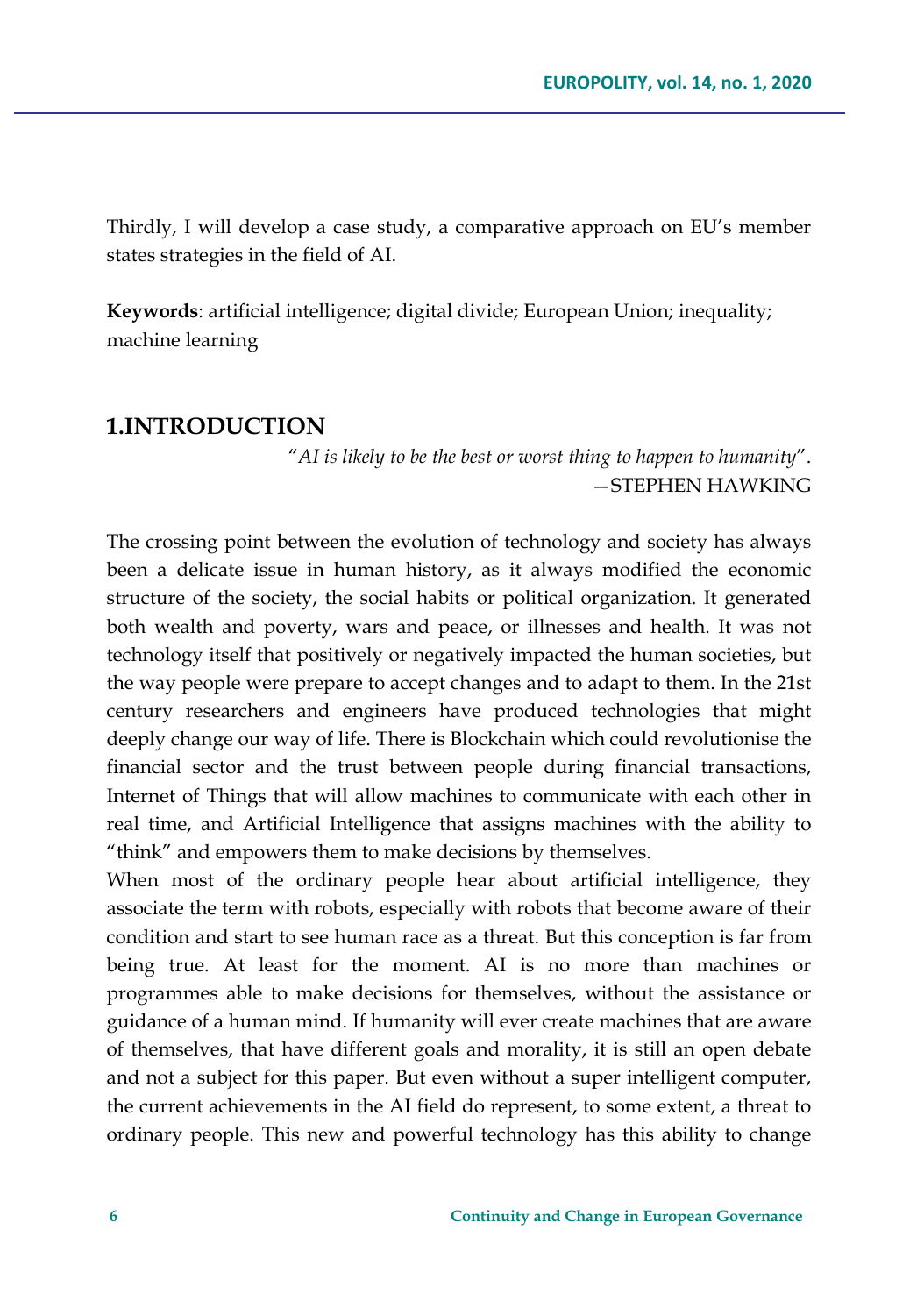society, economy or politics if it is not properly implemented or regulated. Consequently, my paper will focus on how artificial intelligence can create inequality in the European Union (EU), and I will demonstrate this by analysing the national strategies on AI of its member states.

## **2.WHAT IS ARTIFICIAL INTELLIGENCE?**

Artificial Intelligence is a concept that is starting to be broadly used at all society levels: by politicians who are promising digitalization and economic growth, by media which often addresses its impact on society, by the scientific community that constantly marks new achievements in the field of AI, and so on. There are also AI enthusiasts who believe that this technology is going to change our society for the better, enhancing the lives of human beings or even the humans themselves by combining human intelligence with artificial intelligence, while there are also skeptics who think that AI is going to be the end of human kind. Therefore, I believe that a more accurate perspective on how AI could generate social inequality could be achieved only after an analysis of its present development. "What are the technical limits of AI?", "What tasks is AI able to perform today and how can it develop in the near future?" or "Is AI going to take our jobs?" are questions that need to be addressed before I will discuss how this technology could create more digital divide.

Enhancing the intelligence of machines is not a new idea, but it has been on the minds of several researchers since the 18th century. However, one of the most important figures in this filed is Alan Turing, a mathematician and World War II code breaker, who did important research on this issue even when the term "artificial intelligence" was not yet used. He was wondering if it is possible to teach a machine how to think and, in 1952, "he published a paper about a set of equations that attempted to explain the patterns of nature, from a leopard's spots to a zebra's stripes to a plant's leaves. Even before the field had a name, one of its founding visionaries was taking cues from biology and from nature that would inform his ground-breaking ideas about machines that could think"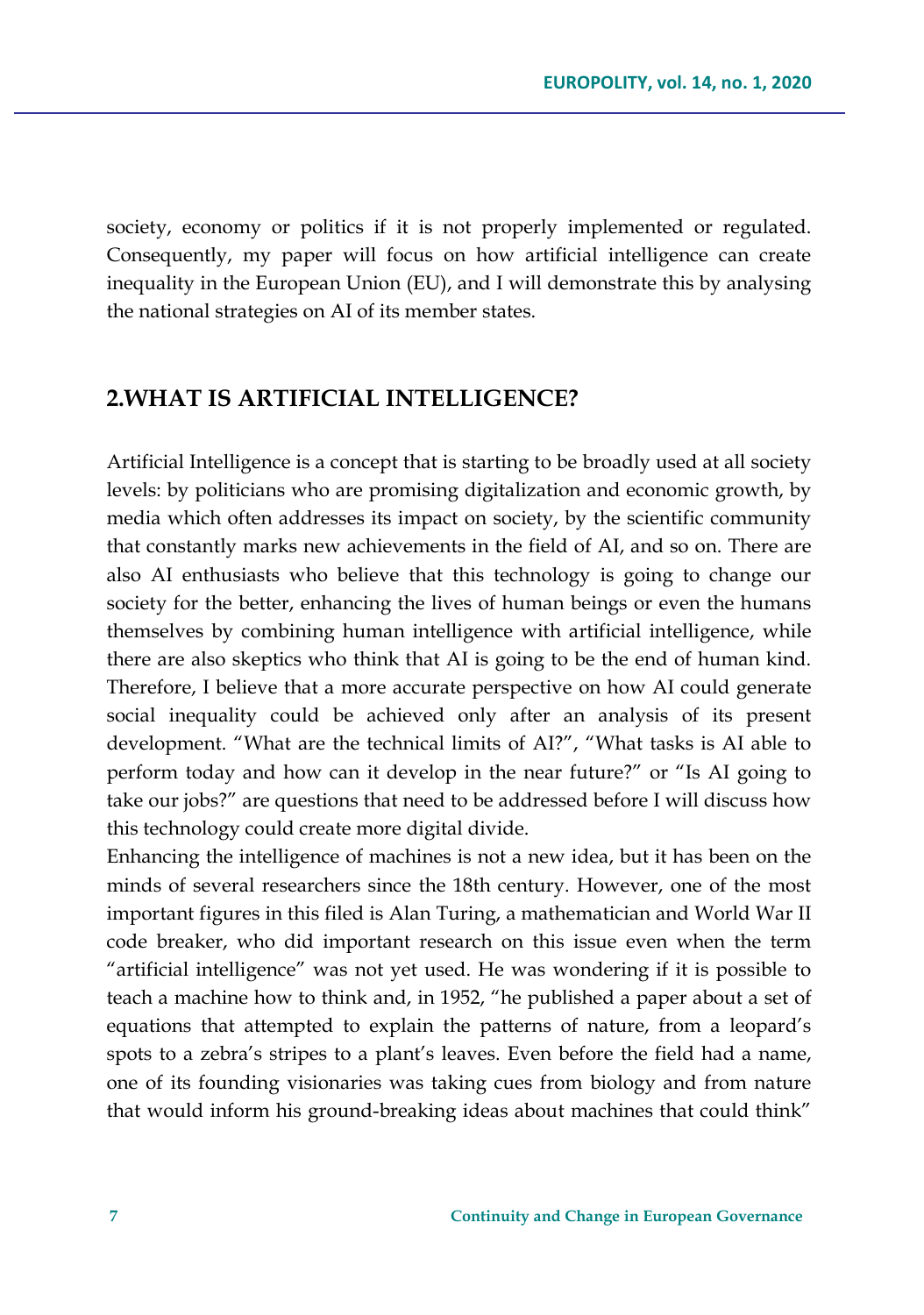(Coleman 2019, chapter 2). How was it possible to imagine an intelligent machine, even before electronic computers were invented? Flynn Coleman thinks that Turing's interest in many disciplines and scientific areas, allowed him to tackle this issue so accurately (Coleman 2019, chapter 2).

But Alan Turing did not stop there. He also came up with a test, known as the Turing Test, which could check if a machine developed awareness. Peggy Thomas describes the test as is follows: "An interrogator or judge sits in front of two computer terminals. One terminal is connected to a person in another room; the other terminal to a computer in a third room. The interrogator types questions on both terminals to try to figure out which terminal is controlled by a human and which is controlled by a machine. If the interrogator cannot decide which contestant is human, or chooses incorrectly, then the computer would be judged intelligent" (Thomas 2005, 21). Until now, there is no machine that successfully passes the Turing Test, a fact that shows us that until present day, there is no AI device that became aware of its existence.

It must be said that the term "artificial intelligence" was used for the first time during the Dartmouth College workshop in 1956, organized by the computer scientist John McCarthy who was going to become a professor at Stanford University. The concept was coined by DeepMind, a British AI company acquired by Google in 2014, that was created by three scientists, two of which met while working at University College London. In 2015, DeepMind developed the Alpha-Go software that managed to be the first computer Go programme to defeat a human professional Go player (Kaplan and Haenlein 2019, 20).

Because AI research field developed many branches since 1956, it is quite impossible to identify a single definition commonly accepted by the entire scientific community. According to Peggy Thomas, "AI is the study and creation of machines that can perform tasks that would require intelligence if a human were to do the same job" (Thomas 2005, 13). Thereby, this new field requires knowledge from other areas such as programming, robotics engineering, mathematics, neurology, psychology or even philosophy. While addressing the subject of philosophy, Flynn Coleman considers that "the study of intelligent technology is actually a philosophical study of the fundamental nature of our existence, reality, and knowledge that will be mirrored in our machines"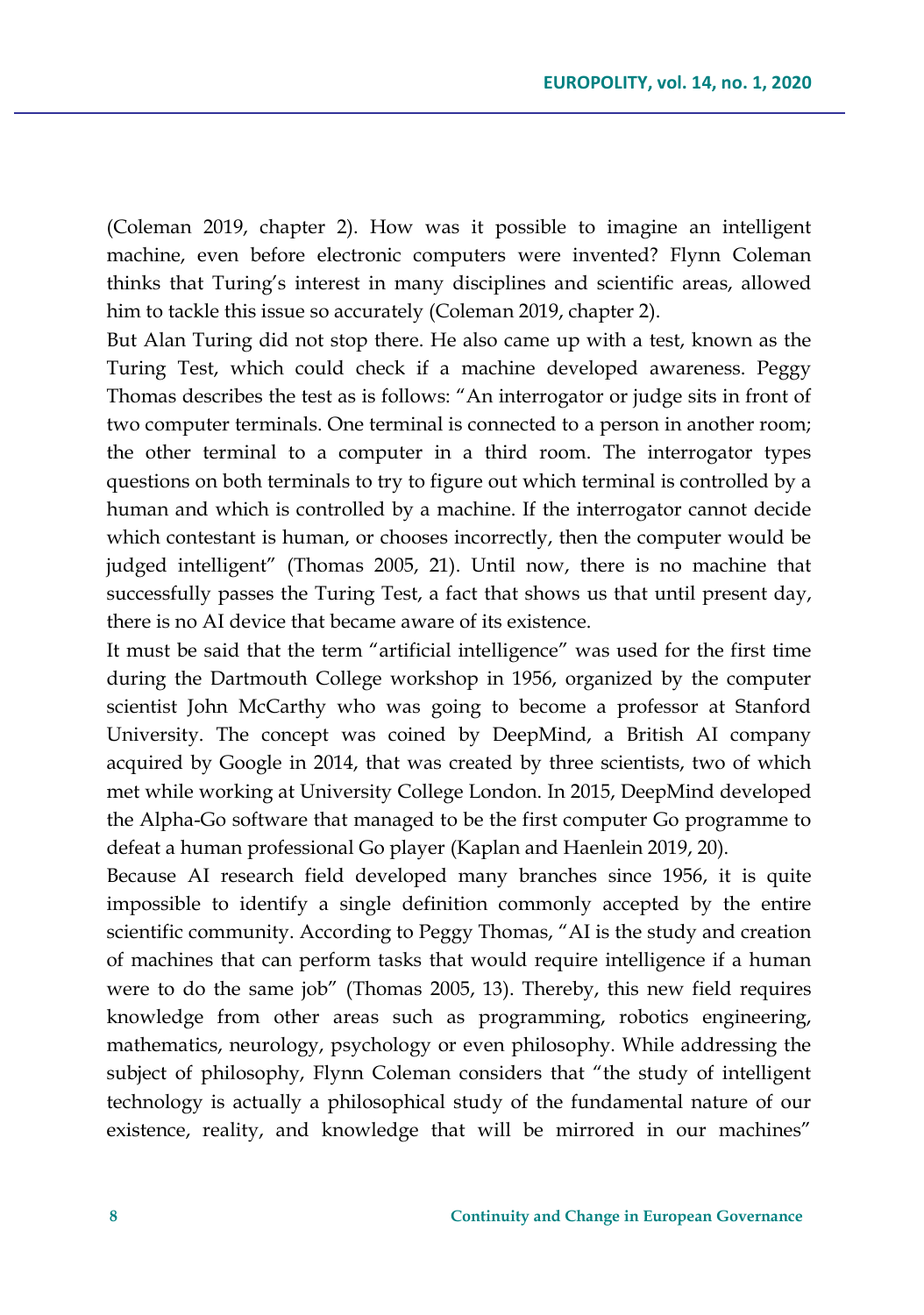(Coleman 2019, chapter 2). This approach requires a deeper exploration of our humanity, because only by understanding our nature we might be able to replicate its features. Finally, Stuart Russell states that "The goal of AI research has been to understand the principles underlying intelligent behavior and to build those principles into machines that can then exhibit such behavior" (Russell 2019, Chapter 3). According to Russell, intelligence is the core element that needs to be understood, defined and replicated in order to create machines that can think.

What we can certainly know about intelligence is that it represents more than the sum of facts a person knows and it derives from what a person experiences and how a person perceives the world around (Thomas 2005, 28). But what is curious about intelligence is that people could easily identify it, but they have a hard time when they should define it. This is happening because "thinking covers a broad range of different cognitive abilities that most humans take for granted. These include the ability to understand logic, learn, have selfawareness, have emotional intelligence, think abstractly, and solve problems" (Wilkins 2019, chapter 1). The fact that we did not manage to create an autonomous artificial intelligence that can pass the Turing Test, might be related to the absence of an universally accepted definition of human intelligence. "Just as we don't fully comprehend how AI works, we also do not fully understand how our own brains function, nor do we have a definitive grasp of what consciousness is, nor who, or possibly what, is conscious" (Coleman 2019, chapter 2). Besides the problem that we cannot replicate what we do not fully understand, computers intelligence should be constructed using math language. AI is very different from human intelligence because it is designed in a mathematical sense. Human brains use neurons to function, while a computer is having a CPU (central processing unit) that performs all calculations. "The smallest unit of a CPU is a transistor, an electronic component that makes up logic gates. These are the equivalent of neurons for computers, but they don't do very much. They can switch the flow of electricity, amplify it and that's pretty much it. Logic gates form the basis for computer programs, which are just a series of ones and zeros" (Wilkins 2019, chapter 1). Thus, the electricity can be

transformed in intelligence using software, meaning how a programme makes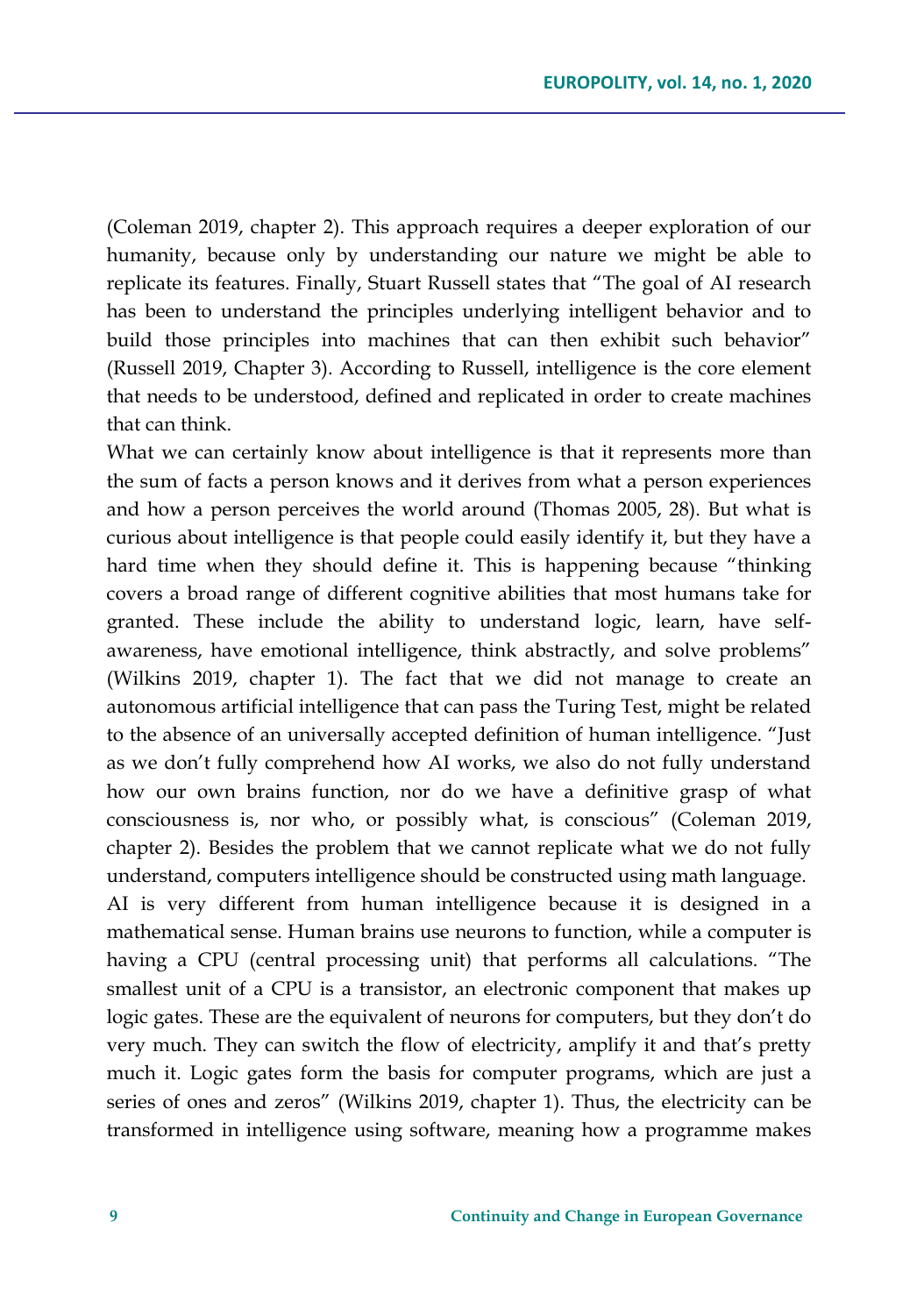decisions based on inputs. For example, a website is asking for your birthday to check if you are 18 years old, and then is deciding if you get access or not.

According to Anca Dragan, "At the core of artificial intelligence is our mathematical definition of what an AI agent (a robot) is" (Dragan 2019, Chapter 13). To support her argument, she uses the example of a robot which is defined by states, actions and rewards. A delivery robot for instance uses states as locations in the world, the actions are in fact the motion necessary to move from one point to another, and the reward function is mostly related to its intelligence. "To enable the robot to decide on which actions to take, we define a reward function—a mapping from states and actions to scores indicating how good that action was in that state—and have the robot choose actions that accumulate the most reward" (Dragan 2019, Chapter 13). When the robot reaches destination, it is rewarded; when the robot finds a shorter way, it is rewarded; When it gets to the destination as quick as possible, again, gets rewarded. Thereby, a machine can make decisions, but the conditions of its decisions are already set up by programmers.

### **3.CATEGORIES AND IMPLEMENTATION OF AI**

For each computer to perform an action, it requires to be programmed. The difference between AI and other regular programmes, following Flynn Coleman, is that in artificial intelligence "the algorithms themselves are designed to let the computers learn on their own" (Coleman 2019, chapter 2). A good example for this feature is Google AI, which tries to learn about you, about what you are looking for when you use the search engine, and prioritize the search results based on what they think you would like to find.

Therefore, artificial intelligence faces two different areas:

- building software the most common way through AI is developed nowadays;
- building hardware the field of robotics (Coleman 2019, chapter 2).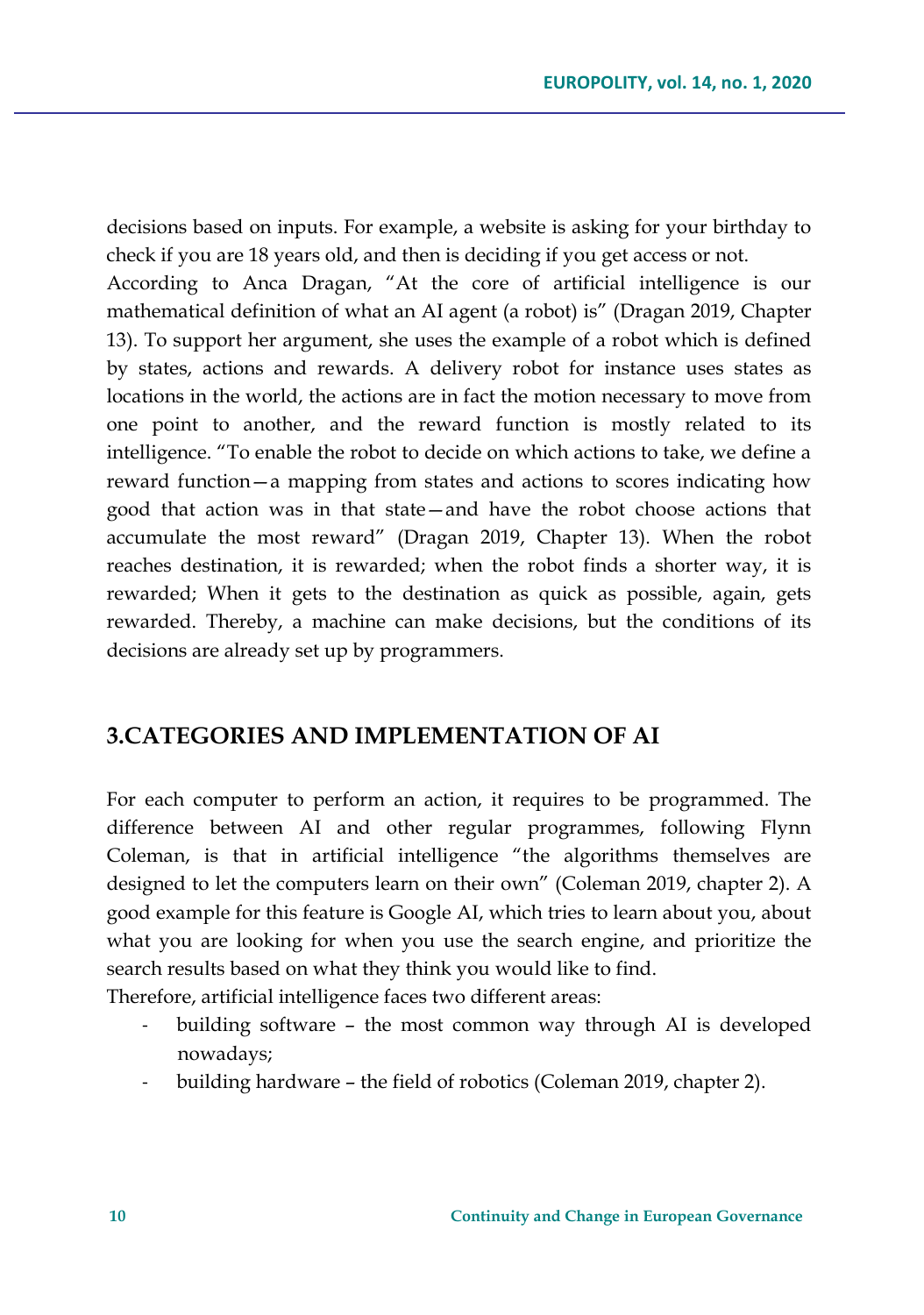Focusing mainly on software, means that people do not have physical contact with AI, and perhaps, most of the time they do not know they have interacted with an AI programme. When we talk of robotics, situation is quite different. Robots, especially those with human forms, might appear as a threat to many people. It is a general fear among us that robots are going to replace us by taking our jobs, by getting involved in our private lives, and, finally, by achieving political control. But are those fears based on a scientific ground? To see this, I will further analyse the categories of AI and I will give concrete examples of how it is used in daily life.

Generally, as Neil Wilkins (2019, chapter 1) also states, artificial intelligence has two different meanings when used in daily life:

- Narrow AI that allows computer to perform complex tasks or to make decisions based on how they were programmed;
- Artificial General Intelligence (AGI) that allows computers to think as humans do.

Artificial General Intelligence is, as I already hint until this point of the paper, not discovered. A machine that can think to a comparable level with a human being is, as Wilkins (2019, chapter 1) points, the "holy grail" of AI research. But is it technically possible for AGI to be created? This question splits researchers and scholars that work in this field. As I show in Figure 1, there are various technical communities with different visions: We have Digital Utopians who think that superhuman AI may possibly emerge in few decades or in, at maximum, 100 years, and it will be constitute a positive support for humanity. On the other hand, there are Techno-Skeptics, who believe that we will never have AGI or that it could emerge in the long future, between 100 and 300 years, or Luddites – the nowadays followers of the 19th century English textile workers organization that used to destroy textile machinery as a form of protest against technology replacing human labour – who think AGI could emerge in between a few decades and 100 years, but it will be destructive for humanity. What is also interesting to mention is that virtually nobody thinks that AGI can be achieved in the next few years.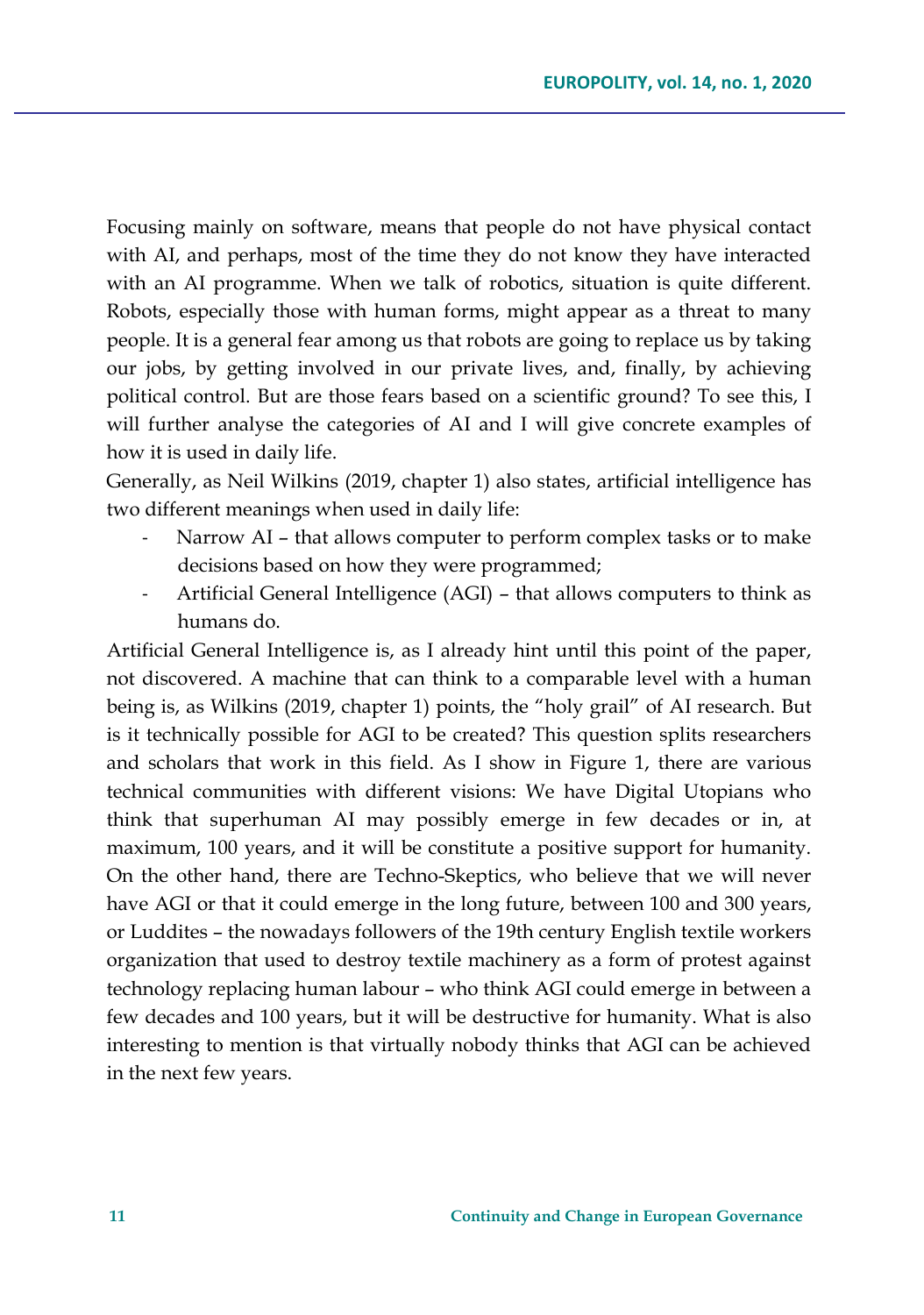

**If superhuman AI appears, will it be a good thing?**

Therefore, as AGI is more of an academic pursuit, most of the time when people use the term artificial intelligence, they refer to the Narrow AI. This category embeds all the achievements in the field until today, and it is split in other subcategories:

- 1. Clever programming;
- 2. Machine learning.

Clever programming refers to the building of a programme that can achieve intelligent behaviour. The most common use of clever programming is in the field of video games through the non-player characters (NPCs) that are controlled by computer. "NPC respond to user input in such a way that may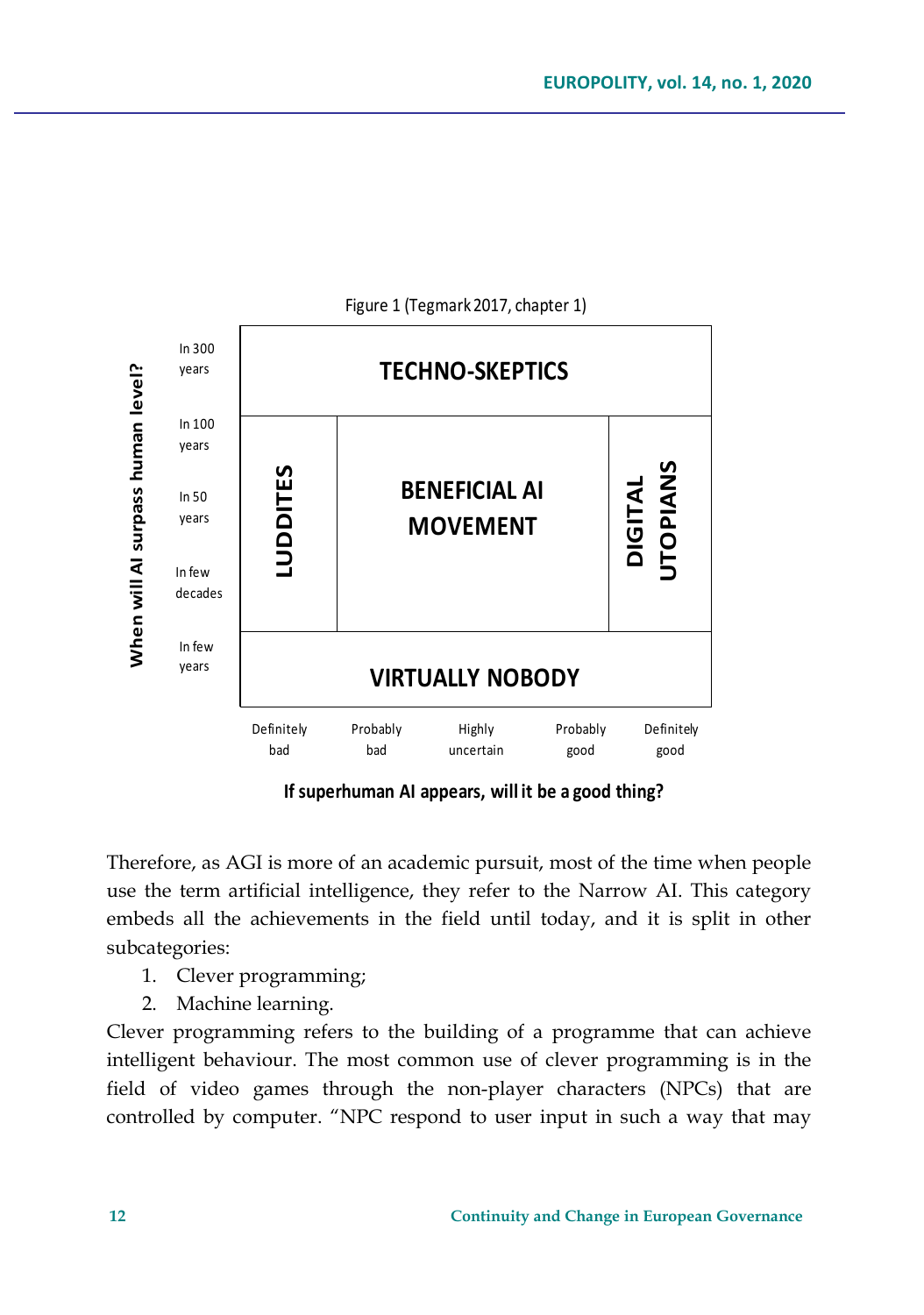pose a challenging gaming experience. This is done by switching through "states" and defining program behavior at each state. If a player is running away, the computer AI may switch into the chase state and follow in pursuit" (Wilkins 2019, chapter 1). A relevant example could be the soldiers from military video games: they are designed to "think" based on the movements of the human player and the context of the environment around him.

Machine learning (ML) is basically a process where algorithms can "learn" from large amounts of data<sup>1</sup>. "Machine learning falls under narrow AI because it can learn how to do one thing very well but usually can't generalize it to other problems. Some might take this further and say that machine learning is a subfield of computer science and is completely different from AI research" (Wilkins 2019, chapter 1). The remarkable achievements in the ML field are driverless cars, recommender systems, facial recognition, or understanding human language. The limitation here, as Wilkins points, is that an AI driverless car can only drive, and not understand your language or recognizing your face. But as narrow as the AI is in this area, it has, however, "the potential to replace human labor where a narrow skill set is employed, like in manufacturing" (Wilkins 2019, chapter 1), proving that some fears and remarks claimed by the techno-skeptics or luddites have a real base.

An interesting research direction of the machine learning is deep learning, the confluence point of AI with neuroscience. The main goal of the deep learning field is to create AI based on the human brain model. However, present achievements in this area show that the emerging AI is more human, rather than less. "The skills they bring to learning are not << better than >> but <<complementary to>> human learning: Computer learning systems can identify patterns that humans cannot—and vice versa" (Lloyd 2019, chapter 1).

<sup>1</sup> Here is the point where AI is mixing with another new field of research. States and corporations are collecting so much data, that it cannot be process by human brains. This is where machine learning programmes are getting involved to provide us accurate information in the shortest time possible. As Etherm Alpaydin put it, "each of us is not only a generator but also a consumer of data. We want to have products and services specialized for us. We want our needs to be understood and interests to be predicted" (Alpaydin 2014, 1).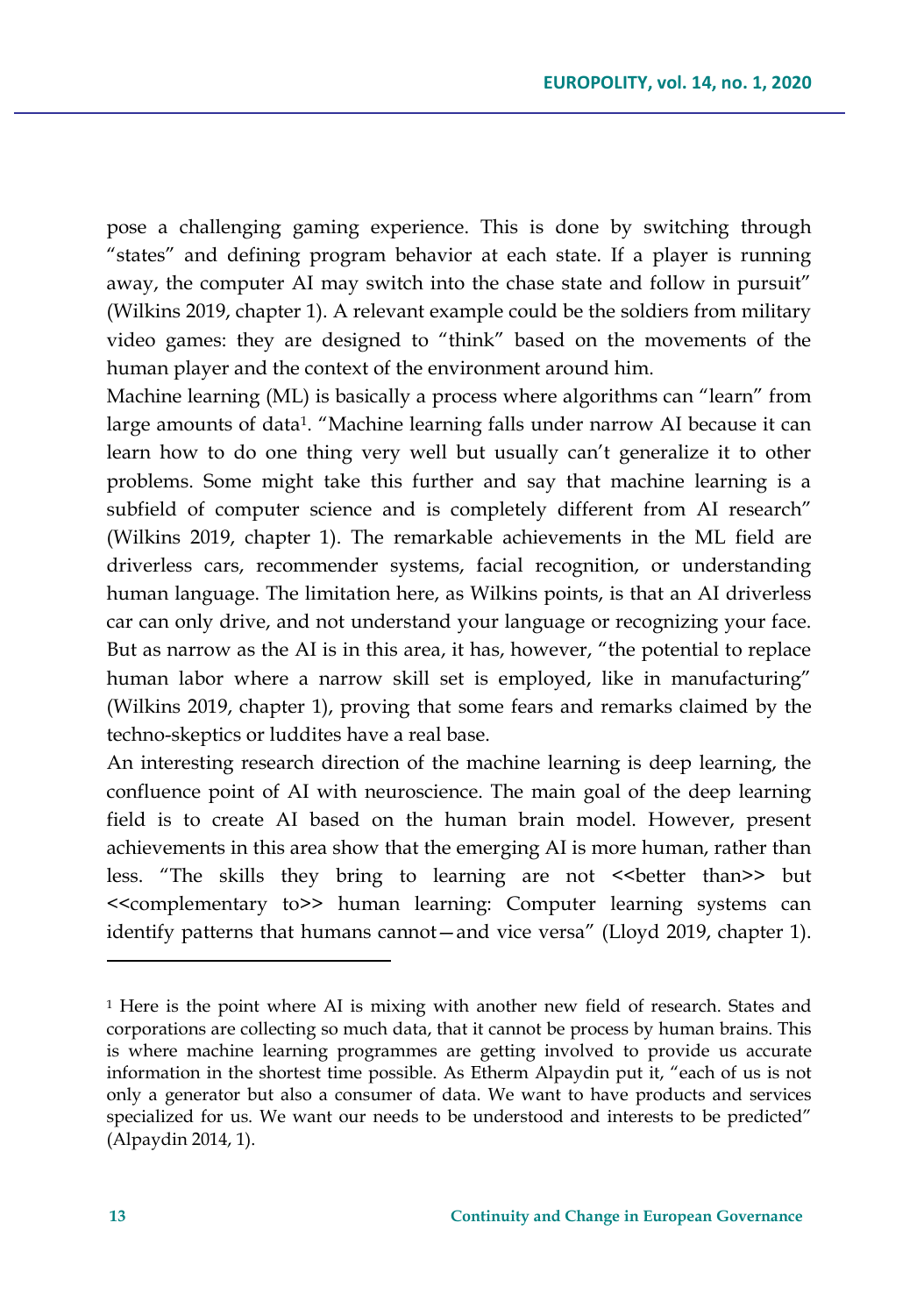We can say that it is not a computer winning a game against a human player, but in fact humans working together with computers.

To conclude this chapter, I must say that Artificial Intelligence is something that just started to transform our society and our way of life. As Pedro Domingos said, "the Industrial Revolution automated manual work and the Information Revolution did the same for mental work, but machine learning automates automation itself" (Domingos 2015, 9-10). And who are the most vulnerable people to be affected by these changes? According to Carl Benedikt Frey, "many medium and low-skilled workers have seen their incomes stagnate. Or, succinctly put, computer technologies contributed to shrink the size of the middle class, put downward pressure on unskilled workers wages, and reduced labor's share of income across many Western countries" (Frey 2019). As most of technological changes in history have generated, a broad implementation of AI can create new social and economic gaps among people. Thereby, in the next chapter I am going to explore the nature of these gaps using the concept of digital divide.

## **4.DIGITAL DIVIDE AND ARTIFICIAL INTELLIGENCE**

While new technologies are deeply changing the way we live, "a large section of society is still on the wrong side of the digital divide, unable to fully enjoy the benefits of the revolutionary changes taking place" (Datta, Bhatia, Noll, and Dixit 2019, 70). As a consequence, digital divide could be simply defined as the inequality generated by the diffusion of a new technology in society. In fact, is not technology itself that creates inequality, it is the global capitalism. As Thomas Piketty argues, there is a continuous increasement of inequality in both national and global level (Piketty 2014), that is not related to technology, but to the very nature of the capitalist system. Any technology that possesses the ability to boost various economic sectors, could generate also massive inequality between people and societies in the absence of specific regulatory policies.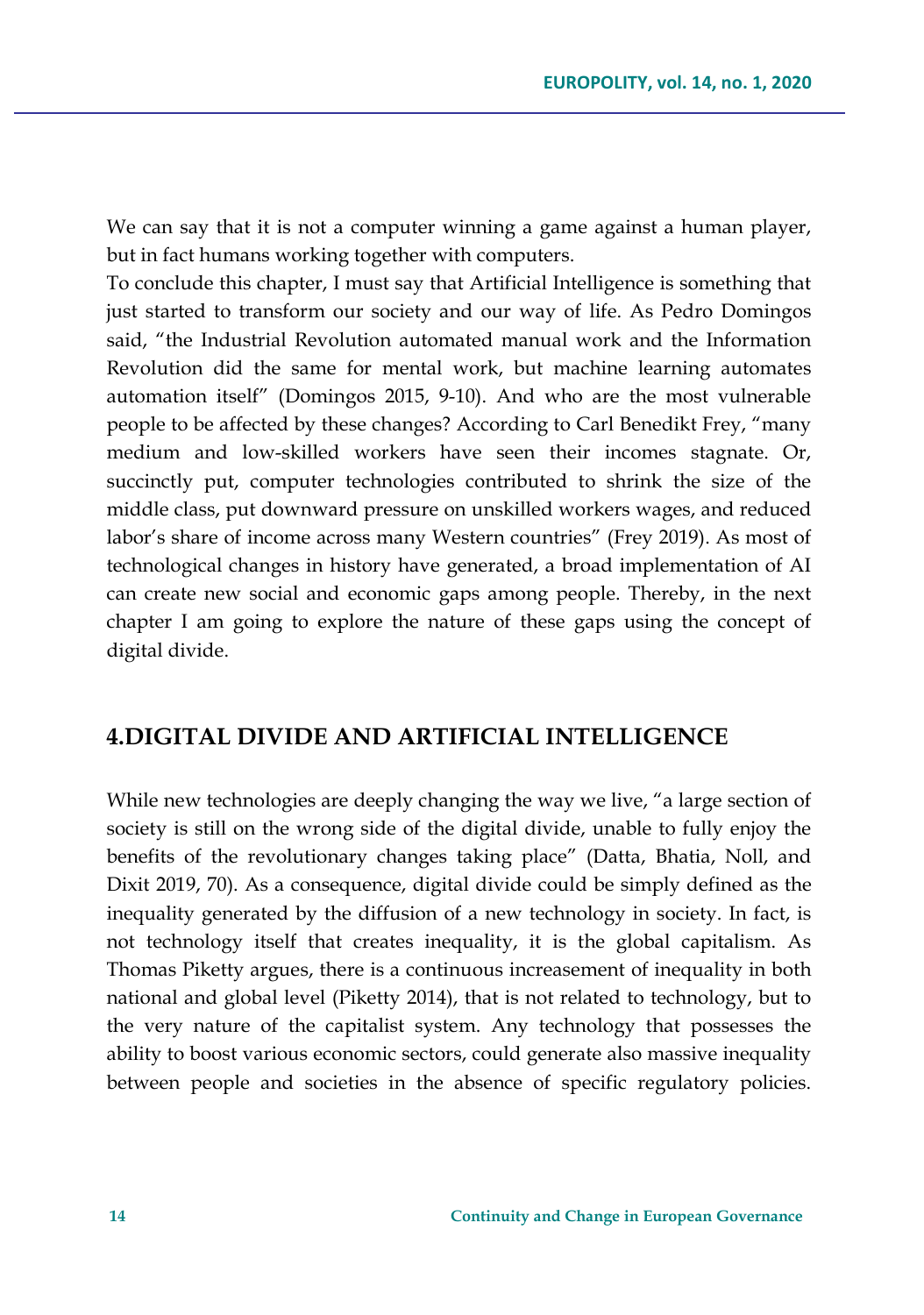Thereby, following the pattern of inequality, digital divide also has two dimensions: national and global level.

The national level

The digital divide between individuals is highly visible in societies where traditional patterns of inequality encounter new technological changes and amplify existing gaps. "If there is a revolution underway, then it is controlled by a small minority of well-placed people, even if it affects us all. Initial hopes that the invention of the PC or the Internet would lead to a more equal or democratised society quickly faded" (O'Hara and Stevens 2006, 69-70). Usually, the big business is in charge of spreading new technology, while their own profit is the law behind the distribution process. It turns out that marginalized classes could be the most affected, as they massively lack financial resources.

Antonio Hidalgoa, Samuel Gabalyb, Gustavo Morales-Alonsoa and Alberto Urueñaa managed to identify two important dimensions of the digital divide that could emerge among individuals and were also generated when the internet was firstly implemented:

- Connectivity the access to the ICT (Information and Communication Technology) infrastructure and the possibility to afford it;
- Digital skills acquiring abilities required to use ICT (Hidalgo, et all. 2020, 1).

These two dimensions could be both applied in the field of artificial intelligence. On the one hand we have the connectivity, which should be interpreted as having access to AI technology – the capacity to afford AI devices or software, and on the other hand, we have the digital skills – the ability to understand and use every device of software based on AI.

But the overall picture of the digital divide hides another problem: the gender digital divide. Technology in general and the internet in particular can be an extremely important tool for women's empowerment, but the lack of opportunities or low digital skills inhibit many of them from tackling this field. The achievement of gender equality becomes impossible without ensuring equal access to technology. As Figure 2 shows, there is a large increasing gap at the global level, while the situation in the EU is improving. However, there is still a threat that AI might reverse the trend if proper policies will not be applied.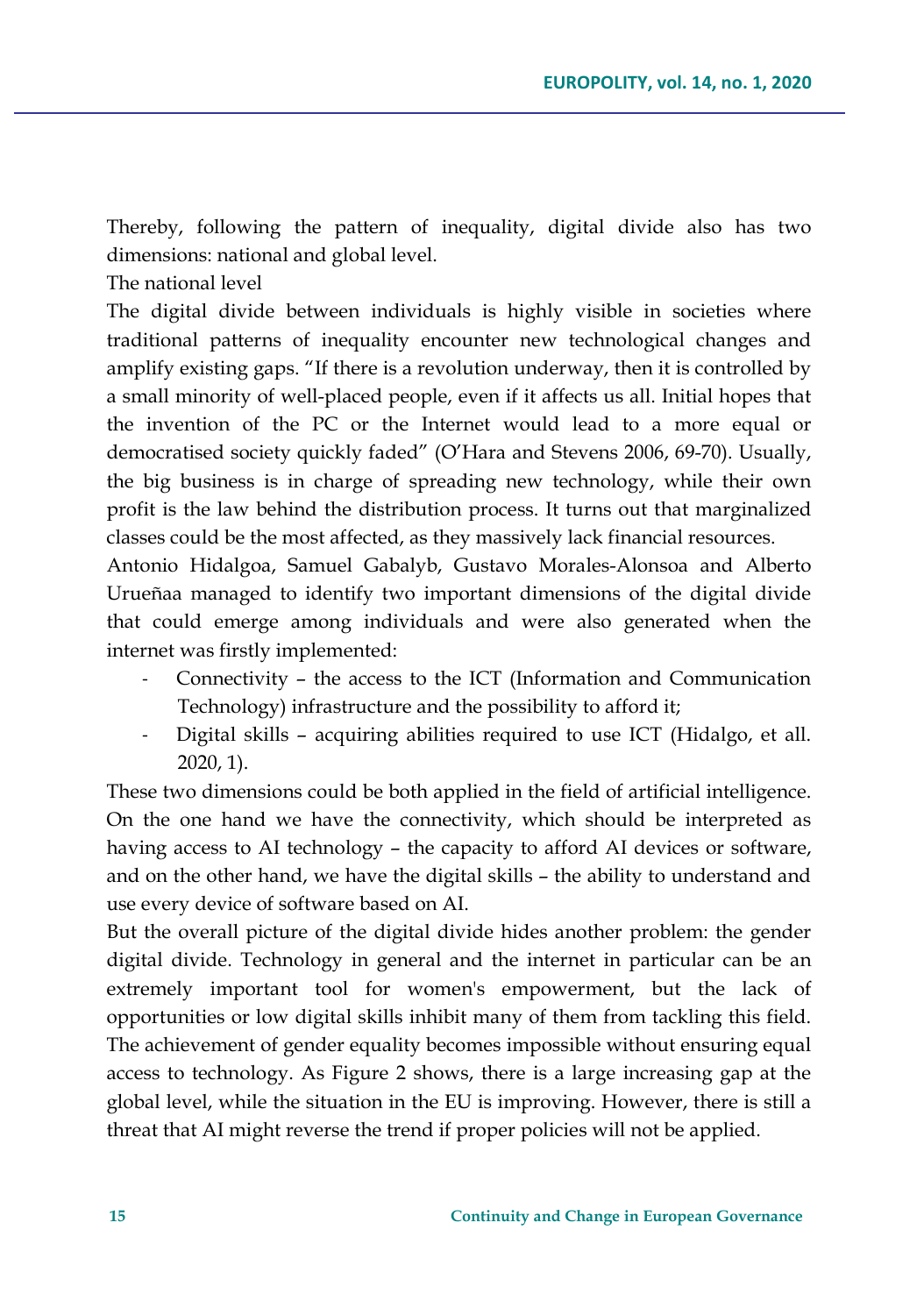



#### The global level

The trend of global capitalism that was emphasised by Thomas Piketty in his research on inequality, was also pointed by Manuel Castells in 2001, when analysing the global impact of digital divide. He observed that the global economic, social and political arrangements are "simultaneously increasing wealth and poverty, productivity and social exclusion, with its effects being differentially distributed in various areas of the world and in various social groups. And because the Internet is at the heart of the new sociotechnical pattern of organization, this global process of uneven development is perhaps the most dramatic expression of the digital divide" (Castells 2001, 265). And this seems to be a one-way road because, "it is unlikely that societies around the world would engage freely in non-technological forms of development-among other reasons, because the interests and ideology of their elites are deeply rooted in the current model of development" (Castells 2001, 270). The internet example seems to be similar with current evolution of the artificial intelligence which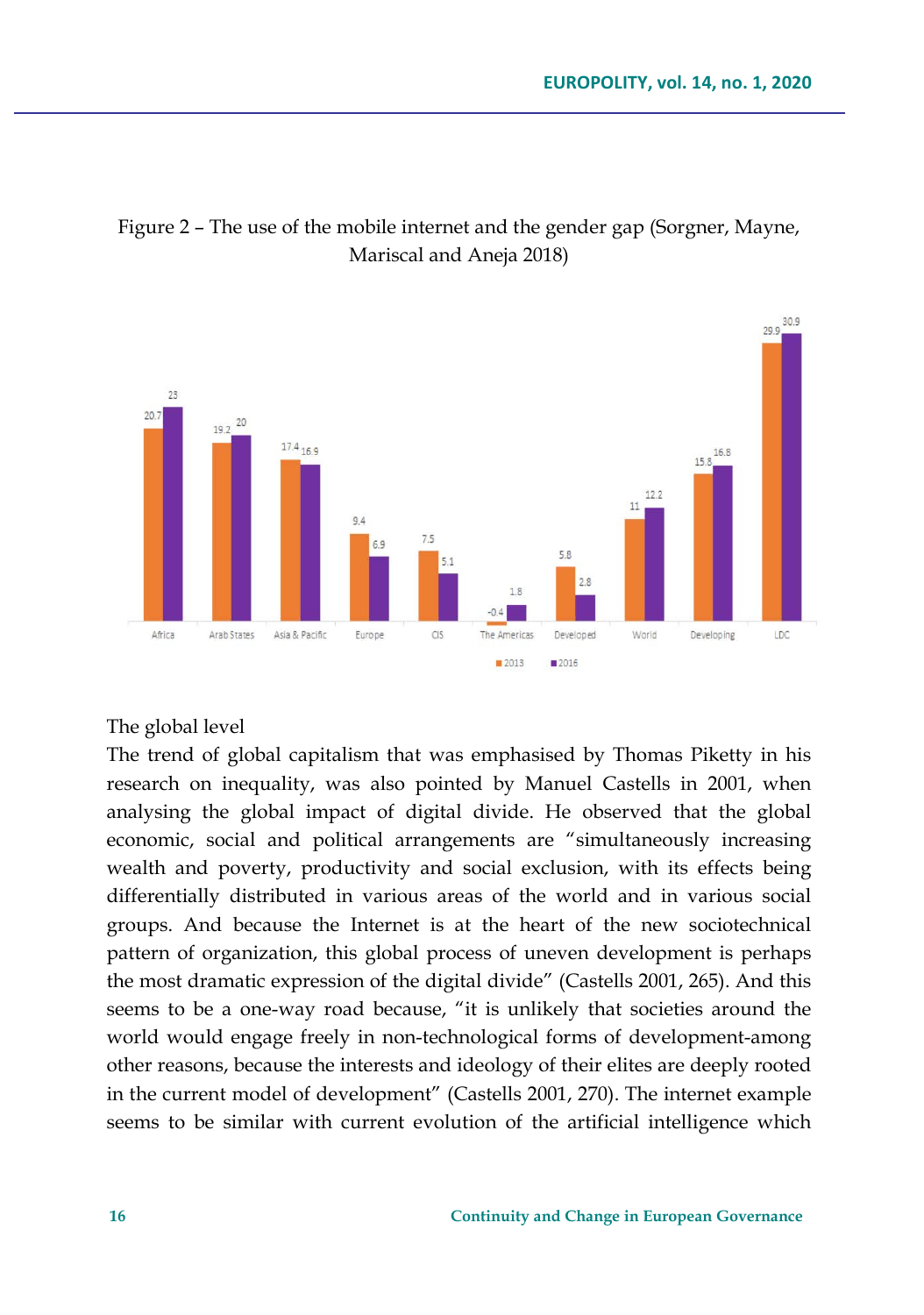created, along with the implementation of 5G network, a global race for supremacy.

But to have a clear picture of the global digital divide, it is necessary to see how the spread of technology occurred in the last decades and what is the current situation. The use of technology "has expanded worldwide over the past two decades, with China and India in the lead, starting in the mid-2000s in total volume of usage. In per capita mobile phone use, the rising economies of South Korea and Brazil lead the way, while in regards to internet users per capita, Korea, Japan, and the U.S. are the leaders. In 2013, an estimated 2.7 billion people worldwide used the Internet. However, 4.4 billion people have not yet made use of it" (Pick and Sarkar 2015, 83-84), a situation that might reflect how the gap can furtherly increase during the AI implementation: people that never utilized it, or are just starting to, would find it almost impossible to understand and benefit from the usage of machine learning.

In 2013 there were 4.4 billion people without internet access, and the situation did not change substantially as "3.6 billion people, remain unconnected from the Internet – despite 96% of the global population living within reach of a mobile signal. Most of the world's unconnected people reside in Least Developed Countries, where 80% of the population is offline" (ITU Digital Inclusion Division 2019). With a 53% of the global population online it is almost impossible to imagine a uniform implementation of AI on a global scale (ITU Digital Inclusion Division 2019).

Shifting the discussion from individuals to nation states, the situation is quite similar. "The United States and China create the vast majority of wealth in the digital economy, the study reveals, and the two countries account for 75% of all patents related to blockchain technologies, 50% of global spending on the "Internet of Things" (IoT), more than 75% of the cloud computing market, and as much as 90% per cent of the market capitalization value of the world's 70 largest digital platform companies" (Zahri 2019). As can be observed from this statistic, the capital related to innovation and new technologies is not equally distributed around the world, but it is in fact concentrated in some specific areas where it receives strong support and substantial investments in research. In this context, European states must act quickly if they want to be a global player in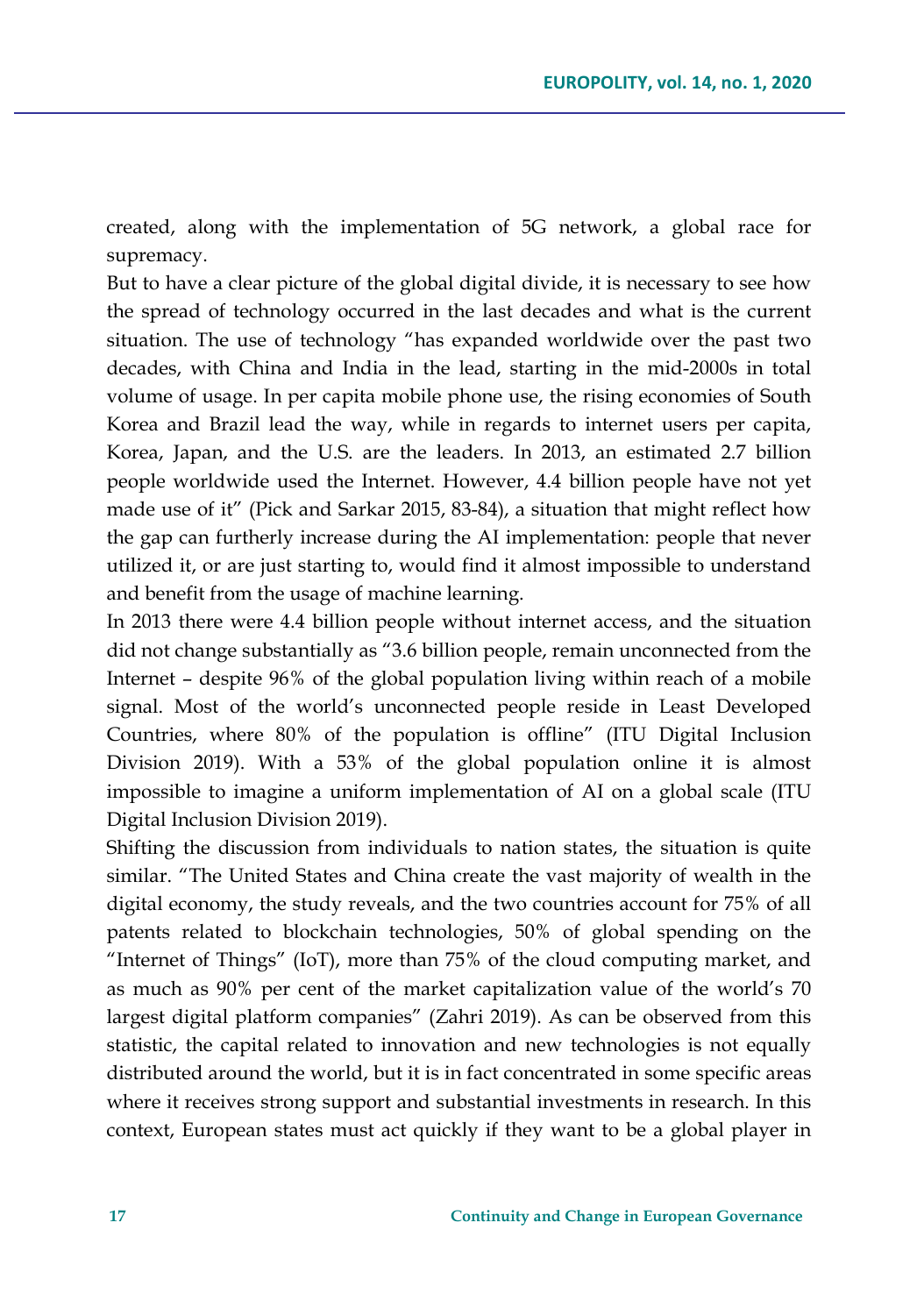the field of technology in general, and artificial intelligence in particular. In the next chapter I will analyse European and national strategies regarding artificial intelligence to see how EU and European member states are trying to become a global player in the field and if there is any concern regarding the problem of digital divide.

To conclude, the digital divide generated by artificial intelligence can appear at both levels, national – between individuals, and global – between states. At the national level, the lack of skills, and the gender gap, could manifest themselves as in the case of internet or mobile phones. But the issue of connectivity might not follow the same pattern as there is no special infrastructure needed, just the access to ordinary technology such as internet, smartphones or computers. Thus, the problem is more of how to afford technology that uses AI, in the context I presented in the previous chapter, regarding the possibility of many low and medium skilled people to lose their job because of AI automation. At the global level, the analysis should focus on how a specific country supports its AI private companies or implement AI technology in its public administration. This could attract more capital from the global market and create a competitive advantage for that country.

# **5.ARTIFICIAL INTELLIGENCE IN EUROPEAN UNION. CASE STUDY: NATIONAL STRATEGIES ON AI AND THE DIGITAL DIVIDE**

Artificial intelligence became, in the last few years, a focus point for the EU and its member states. European Commission, the institution in charge with the coordination of EU policies and strategies in this field, is defining artificial intelligence as "a generic term that refers to any machine or algorithm that is capable of observing its environment, learning, and based on the knowledge and experience gained, taking intelligent action or proposing decisions. There are many different technologies that fall under this broad AI definition. At the moment, ML techniques are the most widely used" (European Commission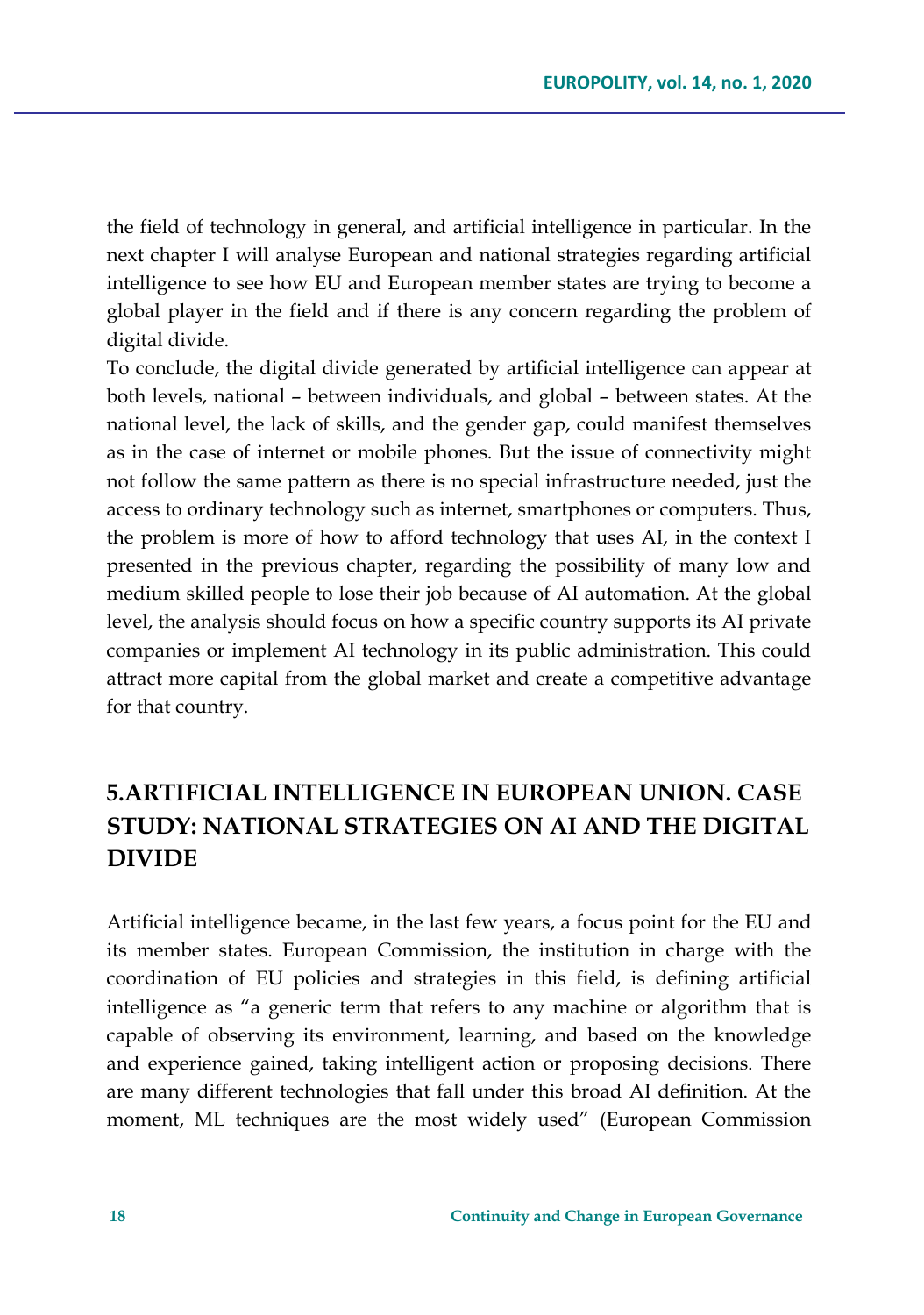2018b, 18). There are no major differences between this paper's and the European approach, as the way I defined the main elements coincide with the Commission's definition of AI. Furthermore, AI is expected to generate an important wave of economic and social changes, already known as The Fourth Industrial Revolution, which determined Laura Delponte to consider "that the country that achieves the lead in AI is set for having a technological, economic and security advantage. To this end, China and US are competing to dominate Big Data, which is the raw material that makes AI work" (Delponte 2018, 9).

While taking into account this situation, EU needs to act as an umbrella, coordinating its member states to develop policies and strategies that can boost research and business in AI field. Thereby, in May 2017, European Commission published the mid-term review of the Digital Single Market strategy where it emphasised the importance for the EU "to be in a leading position in the development of AI technologies, platforms, and applications" (European Commission 2018a, 3). The Commission also stated that a common European initiative on AI should have the following objectives:

- Boost the EU's technological and industrial capacity and AI uptake across the economy, both by the private and public field;
- Prepare the societies for socio-economic changes generated by AI;
- Ensure an appropriate ethical and legal framework, based on the Union's values and in line with the EU's Charter of Fundamental Rights (European Commission 2018a P3).

On the global level, member states, individually analysed, cannot face the competition, while the EU as a whole is a very important player in AI industry. In Figure 3, "the number of AI players is illustrated by blue bars. To assess the impact that EU-funded projects (FP7 and H2020) have on the presence of EU28 players in the landscape, the number of AI players participating in AI activities exclusively because of their involvement in FP7 and H2020 projects is shown in grey. The US, China and the EU28 differ significantly compared to other worldwide areas (at least four times larger)" (Samoili, Righi, Cardona, López-Cobo, Vázquez-Prada Baillet and De Prato 2020, 13-14). The grey bar is actually an adequate indicator of how important the supranational action and coordination are, and what the real impact of the European funds is.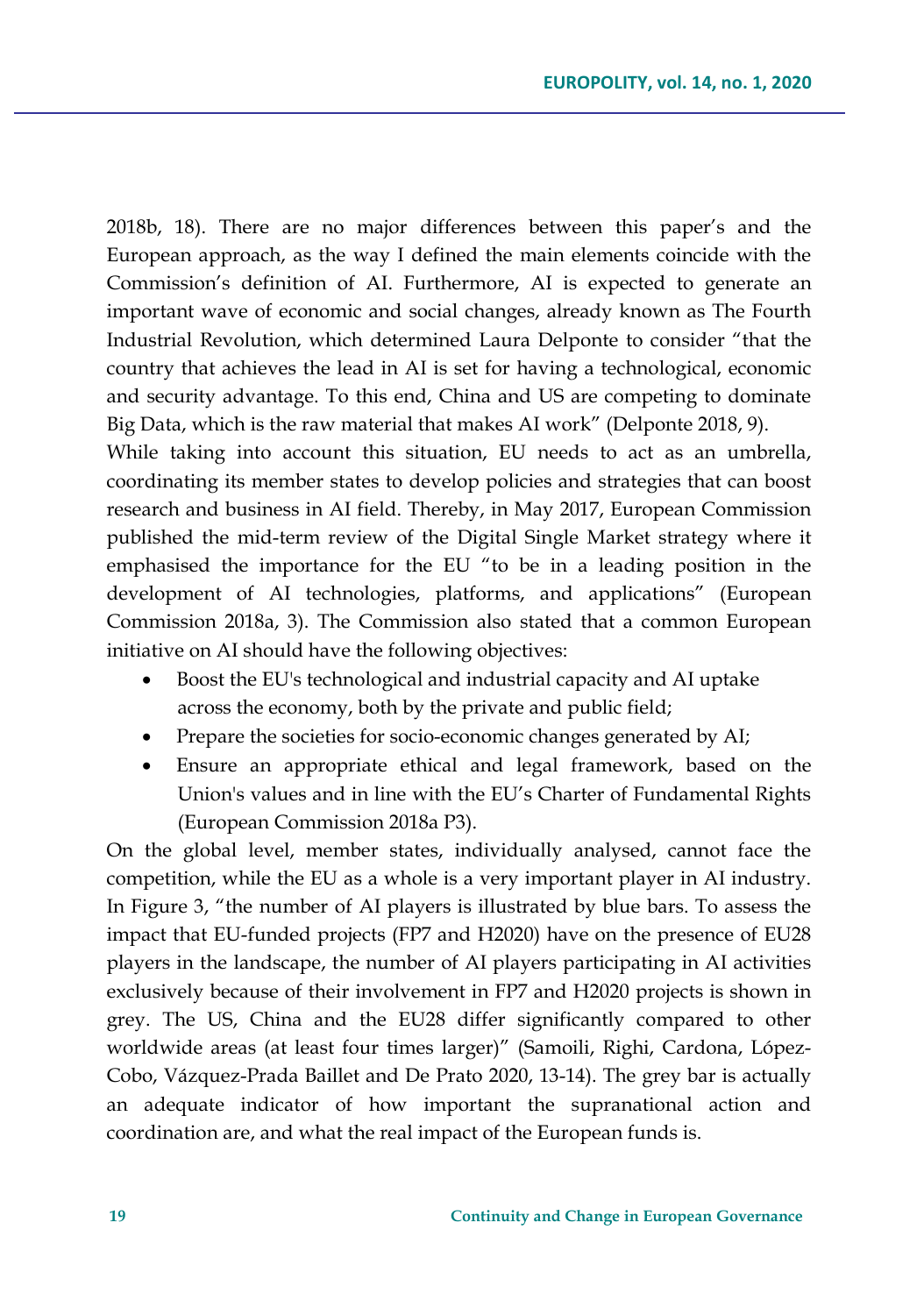

Figure 3 (Samoili, Righi, Cardona, López-Cobo, Vázquez-Prada Baillet and De Prato 2020, 15)

"One reason for Europe's strong position in terms of research is the EU funding programme that has proven instrumental in pooling action, avoiding duplications, and leveraging public and private investments in the Member States" (European Commission 2020, 4). In the last three years, EU allocated €3.2 billion for research and innovation in AI field. This was a 70% increase, compared with the previous period, but still not enough set side by side with North America -  $\epsilon$ 12.1 billion, or Asia -  $\epsilon$ 6.5 billion. These numbers show that important steps were done, but there is room for improvements. Thereby, "in December 2018, the European Commission presented a Coordinated Plan on Artificial Intelligence. The Coordinated Plan aims at ensuring complementarity and synergies between national and EU level actions to maximise the impact and spread the benefits of AI across Europe" (Van Roy 2020, 5). An important part of this plan was that member states were encouraged to develop their own national strategies on AI by the end of 2019.

Thereby, to answer my research question on how AI can produce more inequality at the European level, I will analyse the member states' national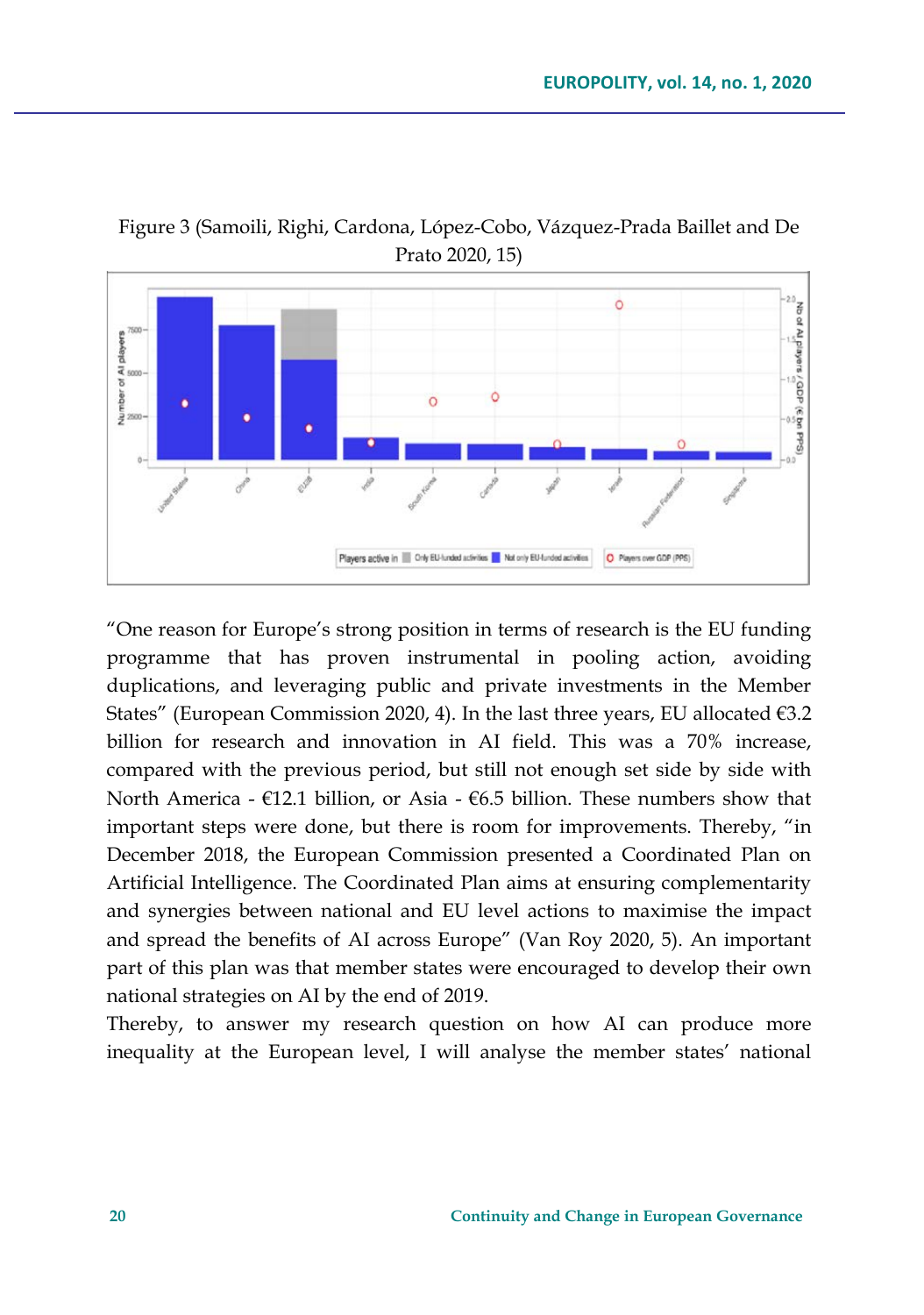strategies<sup>1</sup> on AI through the digital divide indicators, focusing on two dimensions: national and global level. As I showed in the previous chapter, on the national level, connectivity, digital skills and gender gap are the main issues that define the digital divide. Thus, for my analysis, I will consider digital skills and the gender gap as part of the educational process, the issue of connectivity will be related with affordability and job access, and I will further search for a national mechanism that should monitor social changes generated by AI implementation. Consequently, for the Table 1, I propose the following indicators:

- Education: this will illustrate how member states are planning to address the issues of basic skills (mass education and awareness), advanced skills (technical education) and gender specific policies;
- Jobs: people need to have jobs in order to afford AI technology, and I want to observe how states are involved in creating alternative jobs and if there are any reskilling programmes for those who lost their jobs due to AI automation;

 $1$  Until April 2020, there were seven EU member states that did not manage to adopt their own strategy on artificial intelligence (Bulgaria, Croatia, Greece, Hungary, Ireland, Romania and Slovenia). Thereby, my analysis will be applied on the other twenty member states as it follows: Austria (Austrian Council on Robotics and Artificial Intelligence 2018), Belgium (De Croo and De Backer 2019), Cyprus (Ministry of Transport, Communications and Projects 2020), Czech Republic (Ministry of Industry and Trade 2019), Denmark (Ministry of Finance and Ministry of Industry, Business and Financial Affairs 2019), Estonia (Government of the Republic of Estonia 2019), Finland (Ministry of Economic Affairs and Employment 2017), France (Villani 2018), Germany (The Federal Government 2018), Italy (Ministry of Economic Development 2019), Latvia (Government of Latvia 2019), Lithuania (Lithuanian Government 2018), Luxembourg (The Government of the Grand Duchy of Luxembourg 2019), Malta (Office of the Prime Minister 2019), Netherlands (Government of Netherlands 2019), Poland (Government of Poland 2019), Portugal (Government of Portugal 2019), Slovakia (Government of Slovakia 2019), Spain (General Technical Secretariat of the Ministry of Science, Innovation and Universities 2019) and Sweden (Government Office of Sweden 2018).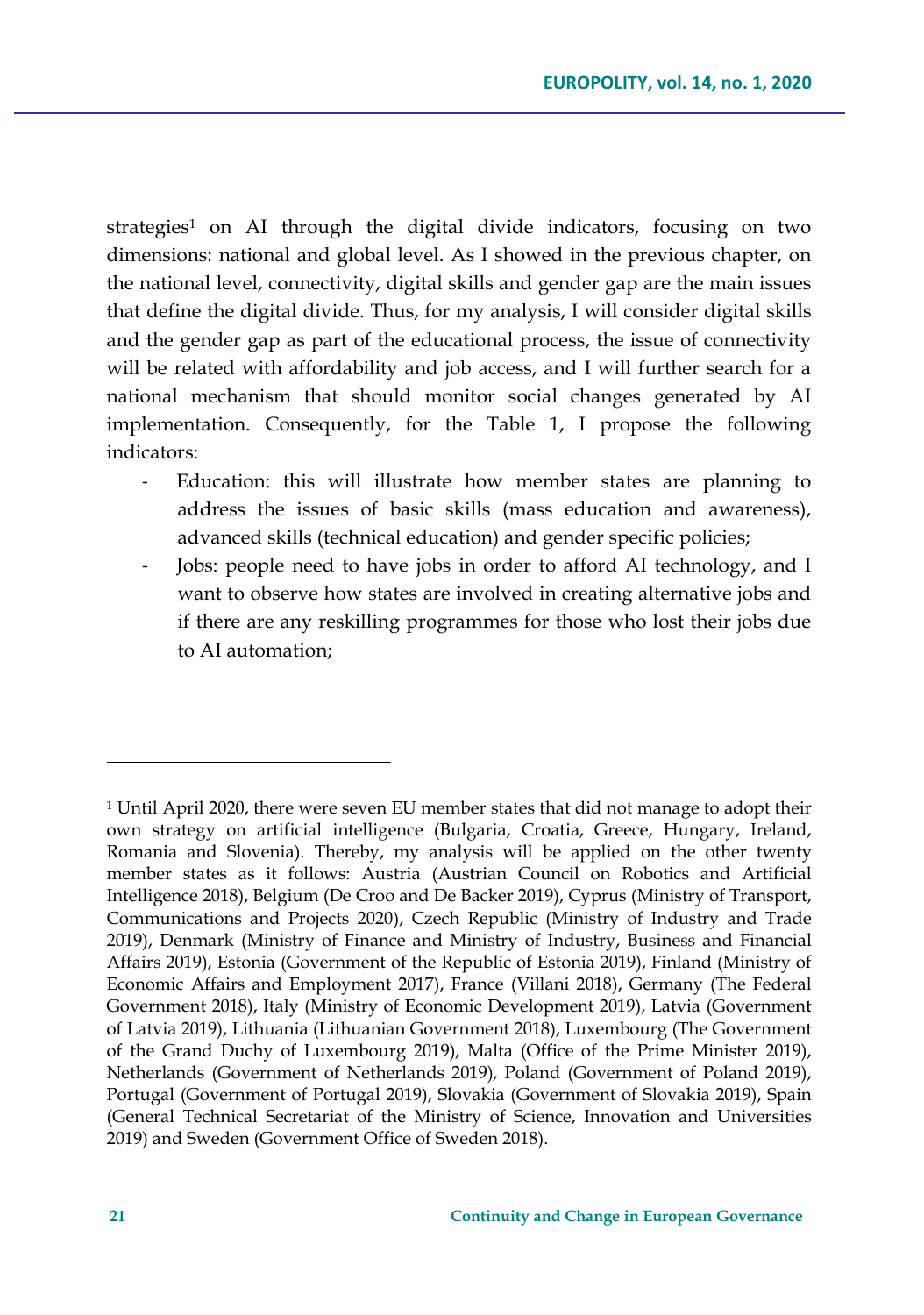- A monitoring tool: it is also very relevant if states have an institutional tool that is supervising the evolution of AI technology in order to be more flexible and adapt faster to the new changes.

|                   |                          | <b>EDUCATION</b>         |                              | <b>JOBS</b>              |                          |                          |
|-------------------|--------------------------|--------------------------|------------------------------|--------------------------|--------------------------|--------------------------|
| State             | Mass<br>education        | Technical<br>education   | Gender<br>specific<br>policy | Alternative<br>jobs      | Reskilling<br>program    | Monitoring<br>tool       |
| Austria           | $\checkmark$             | $\checkmark$             | $\checkmark$                 | X                        | χ                        | $\checkmark$             |
| Belgium           | $\checkmark$             | X                        | χ                            | $\checkmark$             | $\checkmark$             | $\checkmark$             |
| Bulgaria          |                          | -                        |                              | $\overline{a}$           | -                        |                          |
| Croatia           | $\overline{a}$           | $\overline{\phantom{m}}$ | $\frac{1}{2}$                | $\overline{a}$           | $\overline{\phantom{0}}$ | $\overline{\phantom{a}}$ |
| Cyprus            | $\checkmark$             | $\checkmark$             | Χ                            | X                        | χ                        | $\checkmark$             |
| Czech<br>Republic | ✓                        | X                        | $\checkmark$                 | $\checkmark$             | X                        | ✓                        |
| Denmark           | $\checkmark$             | $\checkmark$             | X                            | X                        | χ                        | $\checkmark$             |
| Estonia           | $\checkmark$             | $\checkmark$             | X                            | X                        | X                        | Χ                        |
| Finland           | $\checkmark$             | $\checkmark$             | χ                            | X                        | X                        | X                        |
| France            | $\checkmark$             | $\checkmark$             | $\checkmark$                 | X                        | X                        | X                        |
| Germany           | ✓                        | $\checkmark$             | χ                            | χ                        | X                        | $\checkmark$             |
| Greece            | $\overline{\phantom{0}}$ | $\overline{a}$           | $\overline{a}$               | $\overline{a}$           | $\overline{\phantom{0}}$ | $\overline{a}$           |
| Hungary           | $\overline{a}$           | $\overline{a}$           | $\overline{a}$               | $\overline{\phantom{0}}$ | $\overline{\phantom{0}}$ | $\overline{\phantom{0}}$ |
| Ireland           | $\overline{\phantom{0}}$ | -                        | $\overline{\phantom{a}}$     | $\overline{\phantom{0}}$ | $\overline{\phantom{a}}$ | $\overline{\phantom{a}}$ |
| Italy             | $\checkmark$             | $\checkmark$             | χ                            | χ                        | χ                        | $\checkmark$             |
| Latvia            | $\checkmark$             | χ                        | Χ                            | X                        | X                        | Χ                        |
| Lithuania         | $\checkmark$             | X                        | X                            | X                        | X                        | X                        |
| Luxembourg        | $\checkmark$             | X                        | X                            | X                        | X                        | X                        |
| Malta             | $\checkmark$             | $\checkmark$             | $\checkmark$                 | X                        | $\checkmark$             | $\checkmark$             |
| Netherlands       | $\checkmark$             | $\checkmark$             | X                            | X                        | X                        | $\checkmark$             |
| Poland            | $\checkmark$             | $\checkmark$             | χ                            | X                        | χ                        | $\checkmark$             |
| Portugal          | $\checkmark$             | $\checkmark$             | $\checkmark$                 | X                        | $\checkmark$             | χ                        |
| Romania           | $\overline{\phantom{0}}$ | $\overline{\phantom{0}}$ | $\overline{\phantom{a}}$     | $\overline{\phantom{a}}$ | $\overline{\phantom{a}}$ | $\overline{\phantom{a}}$ |
| Slovakia          | √                        | $\checkmark$             | $\checkmark$                 | χ                        | X                        | $\checkmark$             |
| Slovenia          | $\overline{\phantom{0}}$ | $\overline{\phantom{0}}$ | $\overline{\phantom{a}}$     | $\overline{\phantom{0}}$ | $\overline{\phantom{0}}$ | $\overline{\phantom{0}}$ |

Table 1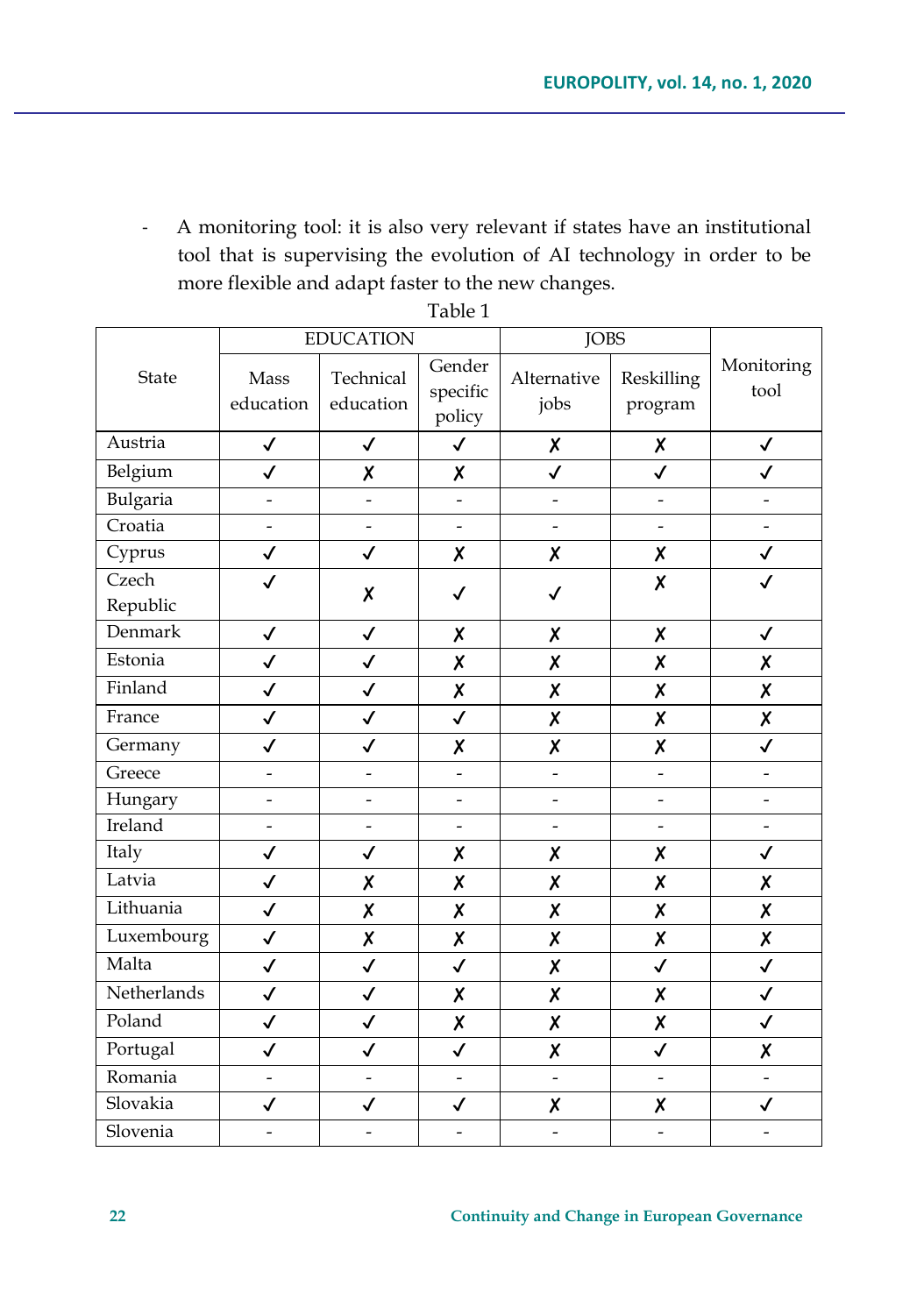| Spain  |  |  |  |
|--------|--|--|--|
| Sweden |  |  |  |

For the global level of analysing digital divide, I showed that a state should be able to be competitive and, in the field of AI, it should perform on innovation and implementation level. Thus, I propose a set of indicators related to how a state is supporting its private and public sector in the field of AI and how it perceives itself at a global level:

- Private sector: if there is any financial or non-financial aid coming from the state level in order to boost the activity of AI private companies;
- Public sector: this field could strengthen the state's position on global level by implementing AI technology in the public administration and also by using artificial intelligence to rethink the entire public services system;
- Global approach: this indicator will show if the state is willing, or not, to be a global key player in the field.

| <b>State</b> | Private sector   |           | Public Sector  |            |          |
|--------------|------------------|-----------|----------------|------------|----------|
|              | Financial<br>aid | Non-      | AI             | Rethinking | Global   |
|              |                  | financial | implementation | public     | approach |
|              |                  | aid       |                | sector     |          |
| Austria      | χ                |           | Χ              | χ          |          |
| Belgium      |                  |           |                |            | Χ        |
| Bulgaria     |                  |           |                |            |          |
| Croatia      |                  |           |                |            |          |
| Cyprus       |                  |           |                |            | X        |
| Czech        |                  |           |                | χ          |          |
| Republic     |                  |           |                |            |          |
| Denmark      |                  |           | √              | X          |          |
| Estonia      |                  |           |                | X          | χ        |
| Finland      |                  |           |                | Χ          |          |
| France       |                  |           |                | Χ          |          |

Table 2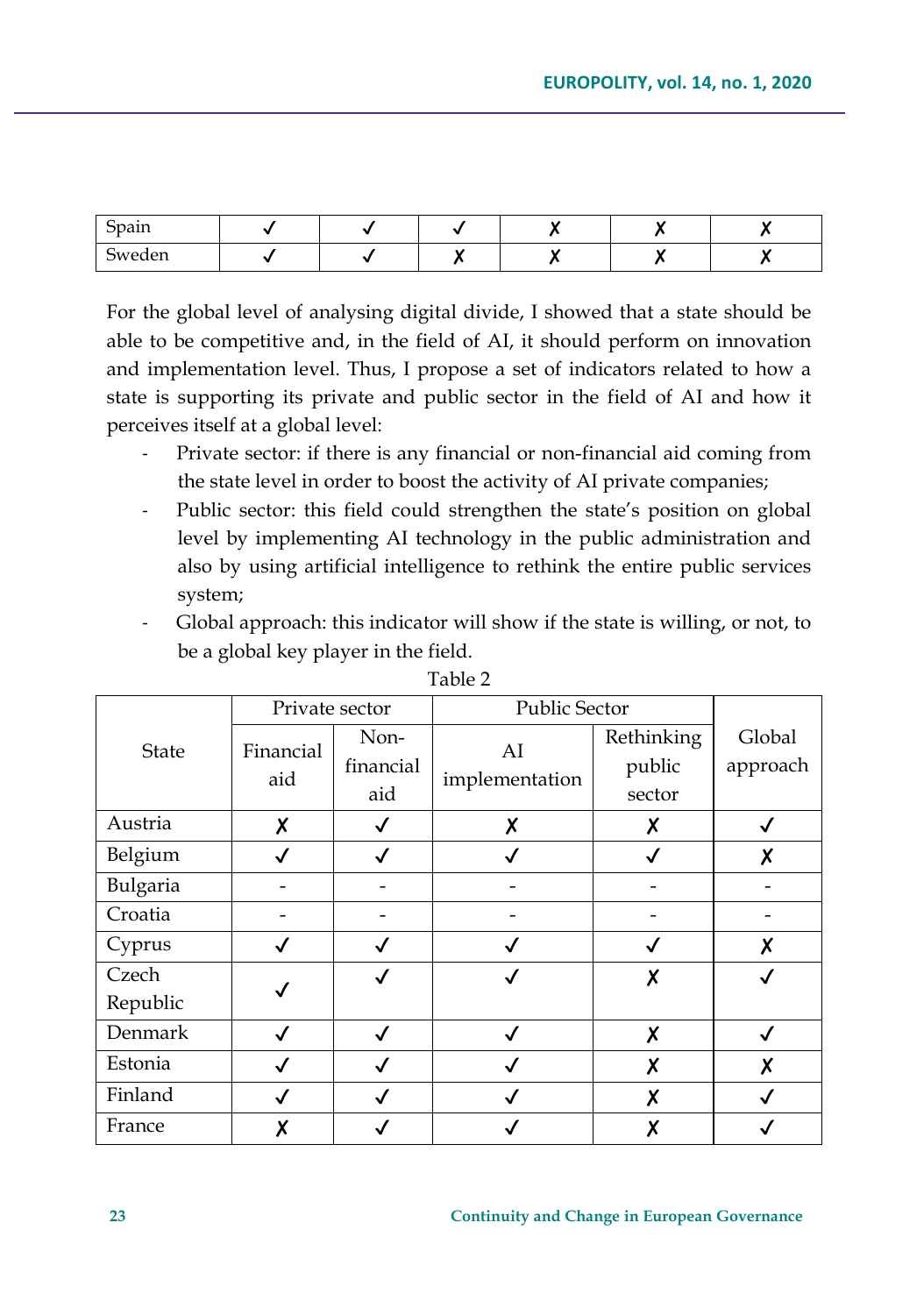| Germany     |              |              |   | X |   |
|-------------|--------------|--------------|---|---|---|
| Greece      |              |              |   |   |   |
| Hungary     |              |              |   |   |   |
| Ireland     |              |              |   |   |   |
| Italy       | X            | ✓            |   | X |   |
| Latvia      | χ            | $\checkmark$ |   | χ |   |
| Lithuania   | $\checkmark$ | ✓            |   | X |   |
| Luxembourg  | χ            | ✓            | √ | X | √ |
| Malta       | ✓            | ✓            |   | ✓ |   |
| Netherlands | √            | √            |   | X | √ |
| Poland      | $\checkmark$ | $\checkmark$ |   | χ |   |
| Portugal    | X            | √            | √ |   |   |
| Romania     |              |              |   |   |   |
| Slovakia    | X            |              |   |   |   |
| Slovenia    |              |              |   |   |   |
| Spain       | χ            | √            |   | X |   |
| Sweden      | X            |              |   | X |   |

After analysing the AI strategies of twenty member states I found the following potential sources of inequality:

- 1. Education: All countries have different strategies to massively educate people with low skills in terms of artificial intelligence. This could allow ordinary people to understand what AI means and what are its benefits for the economy and for daily life. However, five strategies do not give enough attention to advanced skills, and do not propose specific policies for higher education in the field. In terms of gender digital divide, there are only seven European strategies that focused on this issue.
- 2. Jobs: Regarding this aspect, market seems to be the tool that member states are planning to use when dealing with the job problem. There are only two countries (Belgium and Czech Republic) that propose themselves to be actively involved in the process of creating new jobs,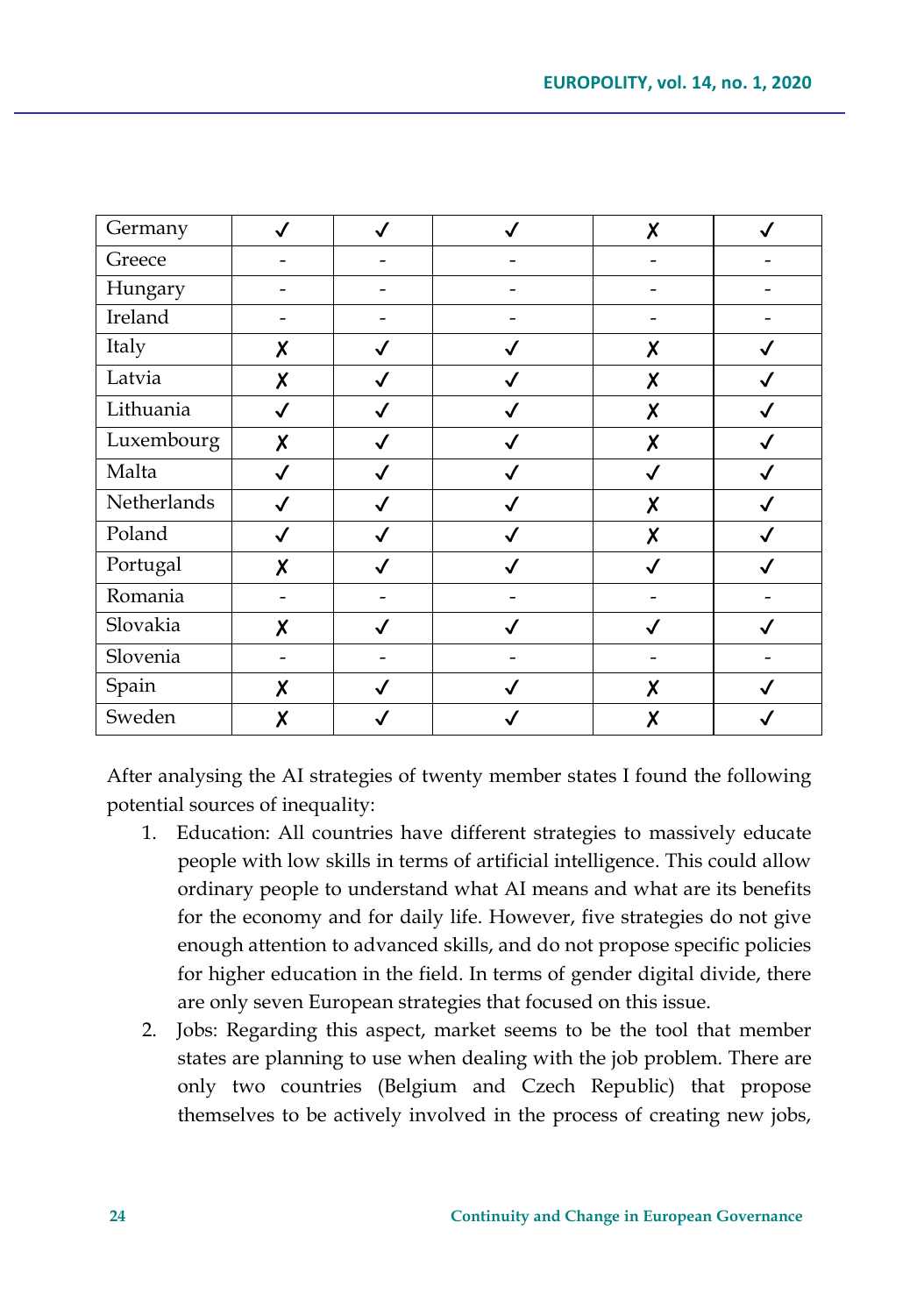and only three that want to develop reskilling strategies for the people who lost their jobs due to AI implementation.

- 3. Monitoring tool: Eleven member states, just over a half of those that have published a strategy until April 2020, want to develop a monitoring instrument for supervising the AI implementation and the social changes that occur.
- 4. Private sector. While all the countries plan to support their own AI private companies in different ways (e.g. by reducing legal constrains), only eleven of them would provide financial aid. But still, these are promising numbers which show high interest for the business sector.
- 5. Public sector. The stronger the administrative apparatus is, the more dynamic the state is in the international arena. Excepting Austria, nineteen countries are mentioning different plans to implement artificial intelligence in the public administration, but only five of them realize the AI potential and consider to rethink the entire public system.
- 6. Global approach: when it comes to the way countries perceive themselves, most of them have a global ambition and aim to be the key player at international level.

### **6.CONCLUSIONS**

In this paper I was mainly focused on the narrow AI (and its application in the machine learning field), rather than on Artificial General Intelligence which still generates an active debate in regards to the possibility of its functioning. Machine learning field is evolving fast and many low and medium skilled jobs could disappear in the next few years, deepening the actual digital divide. Thus, I considered that a further analysis should be made in order to see how AI, apart from other new technologies, could generate more social and economic inequality. To accomplish this objective, I separately tackled the national and international dimension of the digital divide, developing indicators related to education, jobs and support for private and public sector.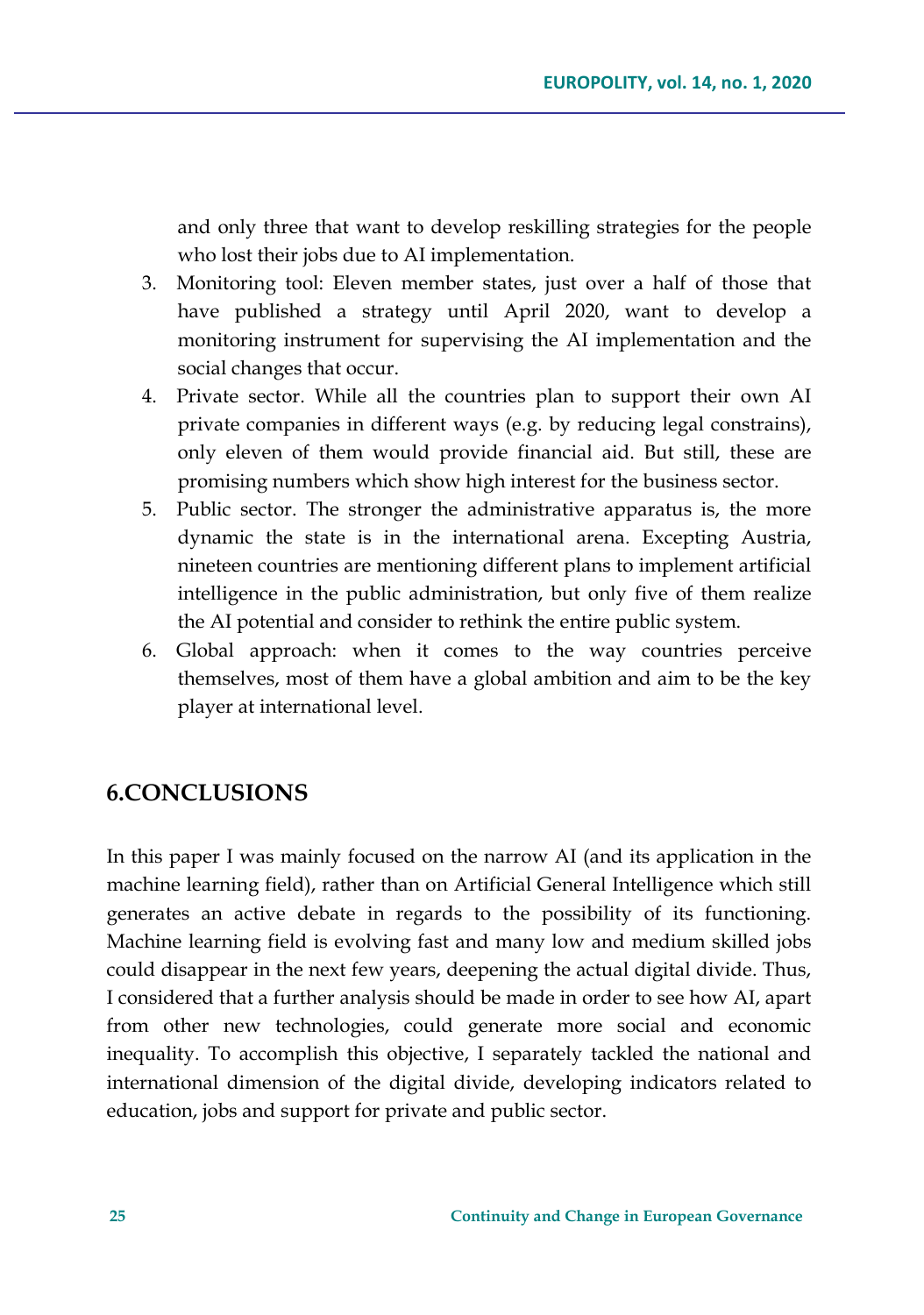In order to be a global player in the field of artificial intelligence, EU, besides many other initiatives, asked member states to design their own national AI strategy. But these strategies are very diverse and, as I stated in the previous chapter, if they are applied, some might have the potential to actually increase the digital divide, generating more social and economic inequalities.

All the national AI strategies that I have analysed show vulnerable areas regarding gender gap, job creation and reskilling unemployed people. Therefore, it seems that most of the countries are more interested in competing at a global scale, rather than reducing internal gaps. My conclusions might not represent a mirror for the European societies, but it could function as a window for the near future. Without a critical view, transforming general strategies in public policies has the potential to create new inequalities and amplify the current digital divide.

#### **REFERENCES**

- Alpaydin, Ethem. 2014. *Introduction to Machine Learning*. London: The MIT Press.
- Austrian Council on Robotics and Artificial Intelligence. 2018. "Shaping the Future of Austria with Robotics and Artificial Intelligence. White Paper by the Austrian Council on Robotics and Artificial Intelligence". Accessed 22.04.2020. [https://www.acrai.at/wp](https://www.acrai.at/wp-content/uploads/2019/08/ACRAI_White_Paper_EN.pdf)[content/uploads/2019/08/ACRAI\\_White\\_Paper\\_EN.pdf](https://www.acrai.at/wp-content/uploads/2019/08/ACRAI_White_Paper_EN.pdf).
- Coleman, Flynn. 2019. *A Human Algorithm*. Berkeley: Counterpoint. Ebook.
- Datta, Arijit, Vimal Bhatia, Josef Noll, and Sudhir Dixit. 2019. "Bridging the Digital Divide Challenges in opening the digital world to the elderly, poor, and digitally illiterate". *IEEE Consumer Electronics Magazine*, Vol. 8, Issue 1, pg. 78-81.
- De Croo, Alexander and Philippe De Backer. 2019. "AI4BELGIUM. Ministers for Digital Agenda". Accessed 22.04.2020.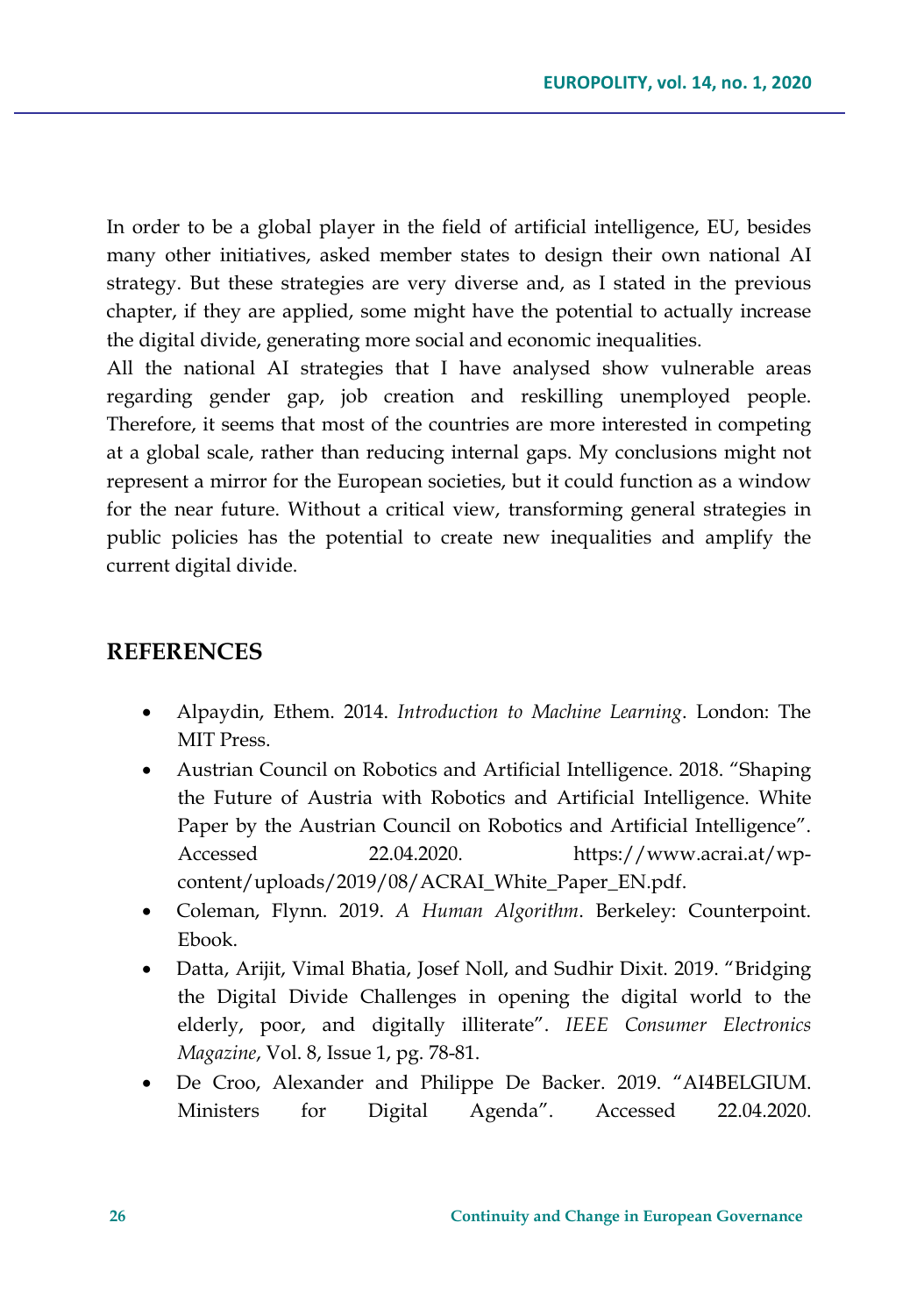[https://www.ai4belgium.be/wp](https://www.ai4belgium.be/wp-content/uploads/2019/04/report_en.pdf)[content/uploads/2019/04/report\\_en.pdf](https://www.ai4belgium.be/wp-content/uploads/2019/04/report_en.pdf).

- Delponte, Laura. 2018. "European Artificial Intelligence (AI) leadership, the path for an integrated vision. Policy Department for Economic, Scientific and Quality of Life Policies". Directorate-General for Internal Policies. **Accessed 12.04.2020**. https://www.europarl.europa.eu/RegData/etudes/STUD/2018/62607 4/IPOL\_STU(2018)626074\_EN.pdf.
- Domingos, Pedro. 2015. *The Master Algorithm. How the Quest for the Ultimate Learning Machine Will Remake Our World*. New York: Basic Books.
- Dragan, Anca. 2019. "Chapter 13: Putting the Human into the AI Equation" in *Possible minds: twenty-five ways of looking at AI*, edited by John Brockman. New York: Penguin Press. Ebook.
- European Commission. 2018a. "Artificial Intelligence for Europe". Accessed 12.04.2020. https://www.njb.nl/umbraco/uploads/2018/7/COM-2018-237-F1-EN-MAIN-PART-1.PDF.
- European Commission. 2018b. "Artificial Intelligence. A European perspective". Luxembourg: Publications Office of the European Union. Accessed 12.04.2020. https://publications.jrc.ec.europa.eu/repository/bitstream/JRC113826 /ai-flagship-report-online.pdf.
- European Commission. 2020. "WHITE PAPER on Artificial Intelligence A European approach to excellence and trust". Accessed 22.04.2020. [https://ec.europa.eu/info/sites/info/files/commission](https://ec.europa.eu/info/sites/info/files/commission-white-paper-artificial-intelligence-feb2020_en.pdf)-white-paperartificial-intelligence-[feb2020\\_en.pdf](https://ec.europa.eu/info/sites/info/files/commission-white-paper-artificial-intelligence-feb2020_en.pdf).
- Frey, Carl Benedikt. 2019. *The Technology Trap. Capital, Labor, and Power in the Age of Automation*. Princeton, US: Princeton University Press.
- General Technical Secretariat of the Ministry of Science, Innovation and Universities. 2019. "Spanish RDI Strategy in Artificial Intelligence". Accessed 22.04.2020.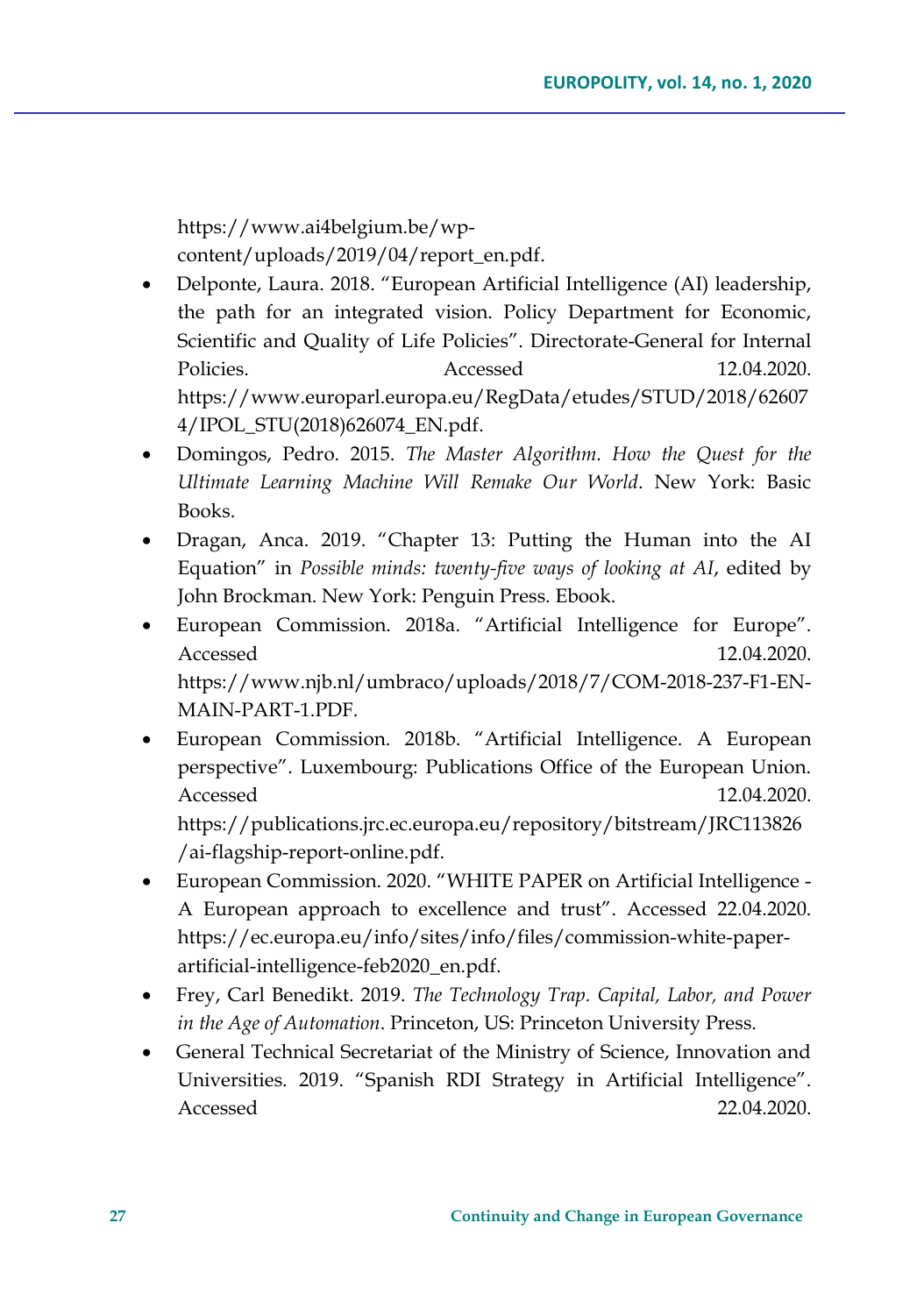[http://www.ciencia.gob.es/stfls/MICINN/Ciencia/Ficheros/Estrategi](http://www.ciencia.gob.es/stfls/MICINN/Ciencia/Ficheros/Estrategia_Inteligencia_Artificial_EN.PDF) [a\\_Inteligencia\\_Artificial\\_EN.PDF](http://www.ciencia.gob.es/stfls/MICINN/Ciencia/Ficheros/Estrategia_Inteligencia_Artificial_EN.PDF).

- Government of Latvia. 2019. *Information report "On the development of artificial intelligence solutions"*. Available at: [http://tap.mk.gov.lv/doc/2020\\_02/IZ\\_MI%5b1%5d.2.docx](http://tap.mk.gov.lv/doc/2020_02/IZ_MI%5b1%5d.2.docx) [Accessed 22.04.2020].
- Government of Netherlands. 2019. "Strategic Action Plan for Artificial Intelligence". Accessed 22.04.2020. [https://www.government.nl/binaries/government/documents/report](https://www.government.nl/binaries/government/documents/reports/2019/10/09/strategic-action-plan-for-artificial-intelligence/Strategic+Action+Plan+for+Artificial+Intelligence.pdf) [s/2019/10/09/strategic](https://www.government.nl/binaries/government/documents/reports/2019/10/09/strategic-action-plan-for-artificial-intelligence/Strategic+Action+Plan+for+Artificial+Intelligence.pdf)-action-plan-for-artificial[intelligence/Strategic+Action+Plan+for+Artificial+Intelligence.pdf](https://www.government.nl/binaries/government/documents/reports/2019/10/09/strategic-action-plan-for-artificial-intelligence/Strategic+Action+Plan+for+Artificial+Intelligence.pdf).
- Government of Poland. 2019. "Artificial Intelligence Development Policy in Poland for the years 2019 – 2027". Accessed 22.04.2020. [https://www.gov.pl/attachment/a8ea194c](https://www.gov.pl/attachment/a8ea194c-d0ce-404e-a9ca-e007e9fbc93e)-d0ce-404e-a9ca[e007e9fbc93e](https://www.gov.pl/attachment/a8ea194c-d0ce-404e-a9ca-e007e9fbc93e).
- Government of Portugal. 2019. "AI Portugal 2030". Accessed 22.04.2020. [https://www.incode2030.gov.pt/sites/default/files/julho\\_incode\\_broc](https://www.incode2030.gov.pt/sites/default/files/julho_incode_brochura.pdf) [hura.pdf](https://www.incode2030.gov.pt/sites/default/files/julho_incode_brochura.pdf).
- Government of Slovakia. 2019. "Action plan for the digital transformation of Slovakia for 2019 – 2022". Accessed 22.04.2020. [https://www.vicepremier.gov.sk/wp](https://www.vicepremier.gov.sk/wp-content/uploads/2019/10/AP-DT-English-Version-FINAL.pdf)-content/uploads/2019/10/AP-DT-English-Version-[FINAL.pdf](https://www.vicepremier.gov.sk/wp-content/uploads/2019/10/AP-DT-English-Version-FINAL.pdf).
- Government of the Republic of Estonia. 2019. "Estonia's national artificial intelligence strategy 2019-2021". Accessed 22.04.2020. [https://f98cc689](https://f98cc689-5814-47ec-86b3-db505a7c3978.filesusr.com/ugd/7df26f_27a618cb80a648c38be427194affa2f3.pdf)-5814-47ec-86b3 [db505a7c3978.filesusr.com/ugd/7df26f\\_27a618cb80a648c38be427194aff](https://f98cc689-5814-47ec-86b3-db505a7c3978.filesusr.com/ugd/7df26f_27a618cb80a648c38be427194affa2f3.pdf) [a2f3.pdf](https://f98cc689-5814-47ec-86b3-db505a7c3978.filesusr.com/ugd/7df26f_27a618cb80a648c38be427194affa2f3.pdf).
- Government Office of Sweden. 2018. "National approach to artificial intelligence". Accessed 22.04.2020. https://www.government.se/491fa7/contentassets/fe2ba005fb4943358 7574c513a837fac/national-approach-to-artificial-intelligence.pdf.
- Hidalgoa, Antonio, Samuel Gabalyb, Gustavo Morales-Alonsoa, Alberto Urueñaa. 2020. "The digital divide in light of sustainable development: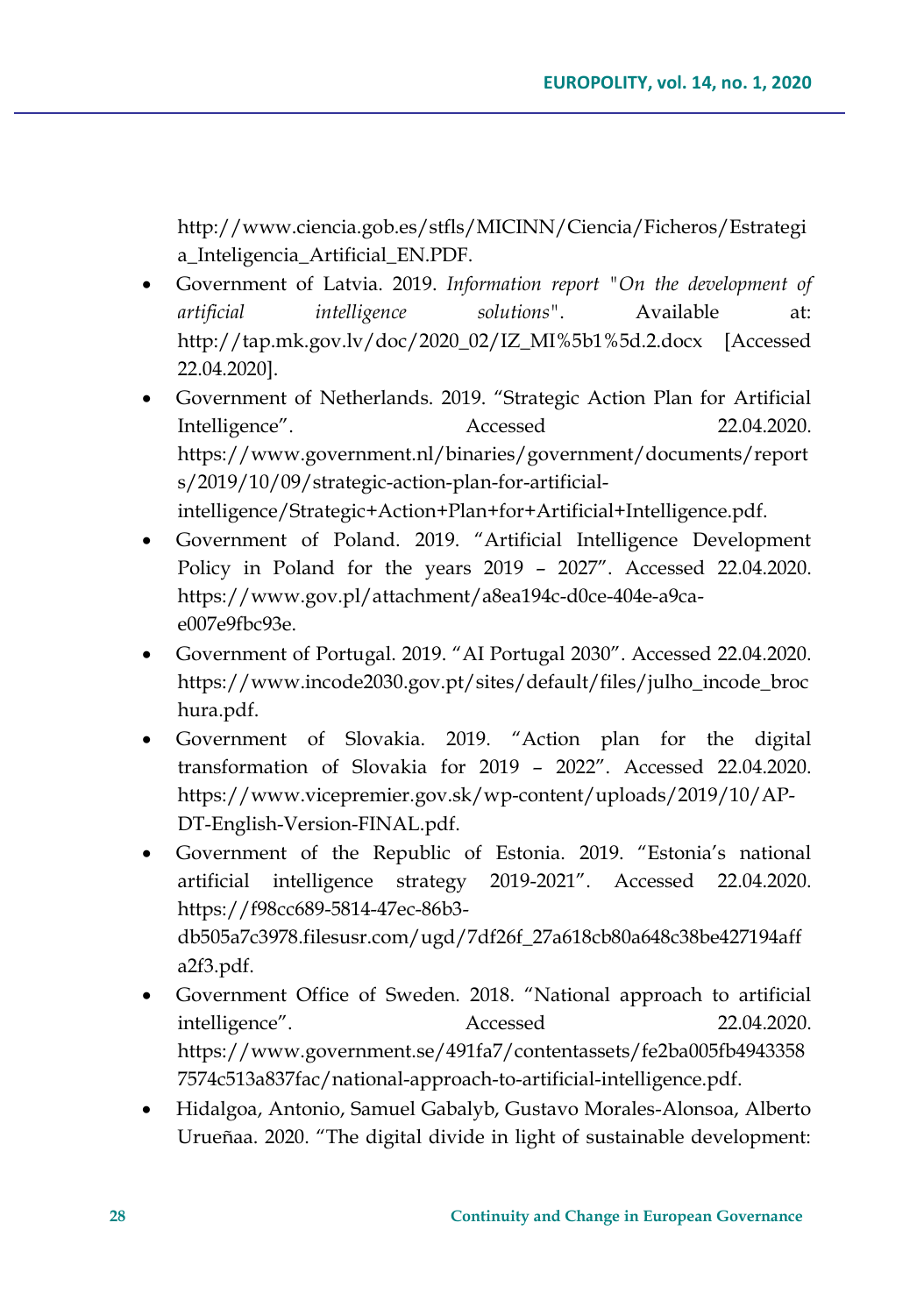An approach through advanced machine learning techniques". *Technological Forecasting and Social Change*, Volume 150. https://doi.org/10.1016/j.techfore.2019.119754.

- ITU Digital Inclusion Division. 2019. "ITU Report on Global Digital Connectivity Finds Gender Digital Gap Is Growing". Accessed 20.04.2020. [http://digitalinclusionnewslog.itu.int/2019/11/05/itu](http://digitalinclusionnewslog.itu.int/2019/11/05/itu-report-on-global-digital-connectivity-finds-gender-digital-gap-is-growing/)report-on-global-digital-[connectivity](http://digitalinclusionnewslog.itu.int/2019/11/05/itu-report-on-global-digital-connectivity-finds-gender-digital-gap-is-growing/)-finds-gender-digital-gap-is[growing/](http://digitalinclusionnewslog.itu.int/2019/11/05/itu-report-on-global-digital-connectivity-finds-gender-digital-gap-is-growing/).
- Kaplan, Andreas and Michael Haenlein. 2019. "Siri, Siri, in my hand: Who's the fairest in the land? On the interpretations, illustrations, and implications of artificial intelligence". *Business Horizons*. Volume 62, Issue 1. Pages 15-25.
- Lithuanian Government. 2018. "Lithuanian Artificial Intelligence Strategy. A Vision of the Future". Accessed 22.04.2020. [http://kurklt.lt/wp](http://kurklt.lt/wp-content/uploads/2018/09/StrategyIndesignpdf.pdf)-

[content/uploads/2018/09/StrategyIndesignpdf.pdf](http://kurklt.lt/wp-content/uploads/2018/09/StrategyIndesignpdf.pdf).

- Lloyd, Seth. 2019. "Chapter 1: Wrong, but More Relevant Than Ever" in *Possible minds: twenty-five ways of looking at AI*, edited by John Brockman. New York: Penguin Press. Ebook.
- Manuel Castells. 2001. *The Internet Galaxy. Reflections on the Internet, Business, and Society*. New York: Oxford University Press.
- Ministry of Economic Affairs and Employment. 2017. "Finland's Age of Artificial Intelligence. Turning Finland into a leading country in the application of artificial intelligence". Accessed 22.04.2020. [http://julkaisut.valtioneuvosto.fi/bitstream/handle/10024/160391/TE](http://julkaisut.valtioneuvosto.fi/bitstream/handle/10024/160391/TEMrap_47_2017_verkkojulkaisu.pdf?sequence=1&isAllowed=y) [Mrap\\_47\\_2017\\_verkkojulkaisu.pdf?sequence=1&isAllowed=y](http://julkaisut.valtioneuvosto.fi/bitstream/handle/10024/160391/TEMrap_47_2017_verkkojulkaisu.pdf?sequence=1&isAllowed=y).
- Ministry of Economic Development. 2019. "National strategy for Artificial Intelligence". Accessed 22.04.2020. [https://www.mise.gov.it/images/stories/documenti/Strategia](https://www.mise.gov.it/images/stories/documenti/Strategia-Nazionale-Intelligenza-Artificiale-Bozza-Consultazione.pdf)-Nazionale-Intelligenza-Artificiale-Bozza-[Consultazione.pdf](https://www.mise.gov.it/images/stories/documenti/Strategia-Nazionale-Intelligenza-Artificiale-Bozza-Consultazione.pdf).
- Ministry of Finance and Ministry of Industry, Business and Financial Affairs. 2019. "National Strategy for Artificial Intelligence". Accessed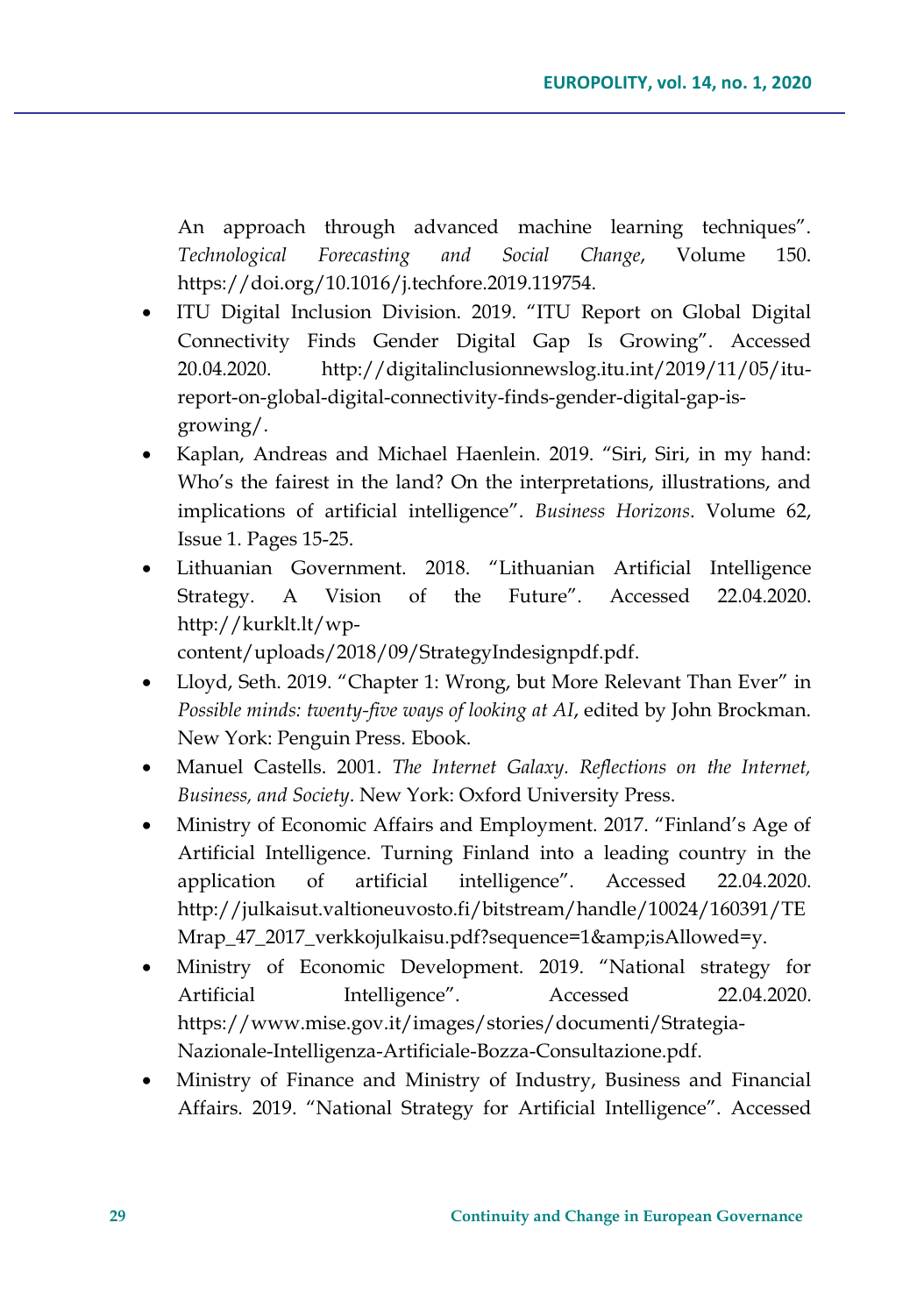22.04.2020. https://en.digst.dk/media/19337/305755\_gb\_version\_finala.pdf.

- Ministry of Industry and Trade. 2019. "National Artificial Intelligence Strategy of the Czech Republic". Accessed 22.04.2020. [https://www.mpo.cz/assets/en/guidepost/for](https://www.mpo.cz/assets/en/guidepost/for-the-media/press-releases/2019/5/NAIS_eng_web.pdf)-the-media/press[releases/2019/5/NAIS\\_eng\\_web.pdf](https://www.mpo.cz/assets/en/guidepost/for-the-media/press-releases/2019/5/NAIS_eng_web.pdf).
- Ministry of Transport, Communications and Projects. 2020. "AI National Strategy: Actions for the Utilization and Development of AI in Cyprus". Accessed 22.04.2020. [https://ec.europa.eu/knowledge4policy/sites/know4pol/files/cyprus](https://ec.europa.eu/knowledge4policy/sites/know4pol/files/cyprus_ai_strategy.pdf) [\\_ai\\_strategy.pdf](https://ec.europa.eu/knowledge4policy/sites/know4pol/files/cyprus_ai_strategy.pdf).
- O'Hara, Kieron and David Stevens. 2006. *Inequality.com. Power, Poverty and the Digital Divide*. Oxford: Oneworld Publications.
- Office of the Prime Minister. 2019. "A strategy and Vision for Artificial Intelligence in Malta 2030". Accessed 22.04.2020. [https://malta.ai/wp](https://malta.ai/wp-content/uploads/2019/11/Malta_The_Ultimate_AI_Launchpad_vFinal.pdf)[content/uploads/2019/11/Malta\\_The\\_Ultimate\\_AI\\_Launchpad\\_vFinal.](https://malta.ai/wp-content/uploads/2019/11/Malta_The_Ultimate_AI_Launchpad_vFinal.pdf) [pdf](https://malta.ai/wp-content/uploads/2019/11/Malta_The_Ultimate_AI_Launchpad_vFinal.pdf).
- Pick, James B. and Avijit Sarkar. 2015. *The Global Digital Divides. Explaining Change*. London: Springer.
- Piketty, Thomas. 2014. *Capital in the Twenty- First Century*. London: The Belknap Press of Harvard University Press.
- Russell, Stuart. 2019. "Chapter 3: The Purpose Put into the Machine" in *Possible minds: twenty-five ways of looking at AI* edited by John Brockman. New York: Penguin Press. Ebook.
- Samoili, Sofia, Riccardo Righi, Melisande Cardona, Montserrat López-Cobo, Miguel Vázquez-Prada Baillet and Giuditta De Prato. 2020. TES analysis of AI Worldwide Ecosystem in 2009-2018. Luxembourg: Publications Office of the European Union.
- Sorgner, Alina, Gloria Mayne, Judith Mariscal și Urvashi Aneja. 2018. "Bridging the Gender Digital Gap". Accessed 14.04.2020. https://www.g20-insights.org/policy\_briefs/bridging-the-genderdigital-gap/.